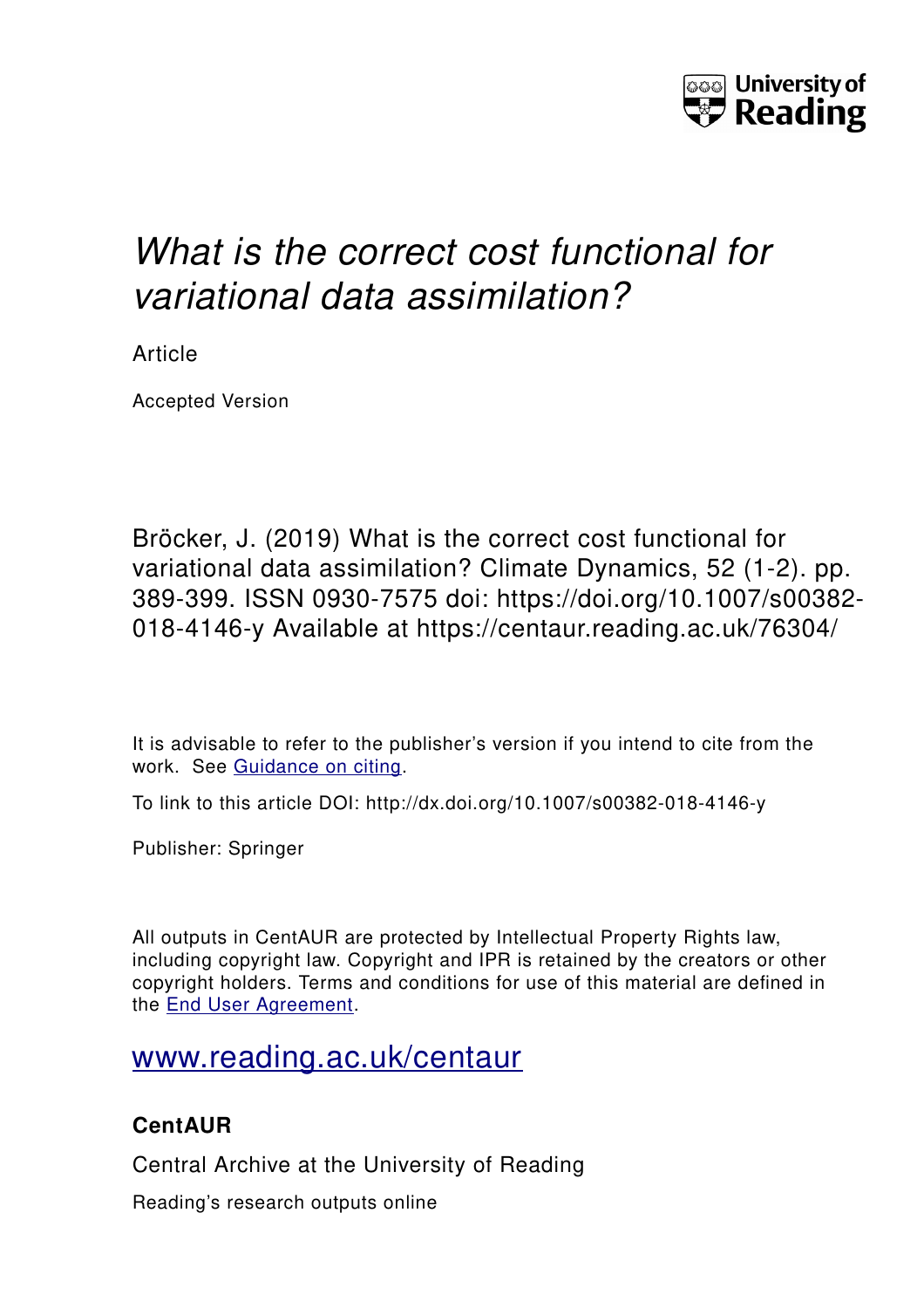### What is the correct cost functional for variational data assimilation?

Jochen Bröcker

the date of receipt and acceptance should be inserted later

Abstract Variational approaches to data assimilation, and weakly constrained four dimensional variation (WC-4DVar) in particular, are important in the geosciences but also in other communities (often under different names). The cost functions and the resulting optimal trajectories may have a probabilistic interpretation, for instance by linking data assimilation with Maximum Aposteriori (MAP) estimation. This is possible in particular if the unknown trajectory is modelled as the solution of a stochastic differential equation (SDE), as is increasingly the case in weather forecasting and climate modelling. In this case, the MAP estimator (or "most probable path" of the SDE) is obtained by minimising the Onsager– Machlup functional. Although this fact is well known, there seems to be some confusion in the literature, with the energy (or "least squares") functional sometimes been claimed to yield the most probable path. The first aim of this paper is to address this confusion and show that the energy functional does not, in general, provide the most probable path. The second aim is to discuss the implications in practice. Although the mentioned results pertain to stochastic models in continuous time, they do have consequences in practice where SDE's are approximated by discrete time schemes. It turns out that using an approximation to the SDE and calculating its most probable path does not necessarily yield a good approximation to the most probable path of the SDE proper. This suggest that even in discrete time, a version of the Onsager–Machlup functional should be used, rather than the energy functional, at least if the solution is to be interpreted as a MAP estimator.

Keywords Variational Data Assimilation, Onsager–Machlup Functional, Stochastic Differential Equations

The author was supported by the UK Engineering and Physical Sciences Research Council under grant agreement EP/L012669/1. Fruitful discussions with Tobias Kuna, Dan Crisan, Andrew Stuart, Colin Cotter, and Horatio Boedihardjo are gratefully acknowledged. Referee Stéphàne Vannitsem and a second anonymous referee provided a number of important comments which helped to improve this manuscript.

School of Mathematical and Physical Sciences, University of Reading, United Kingdom, E-mail: j.broecker@reading.ac.uk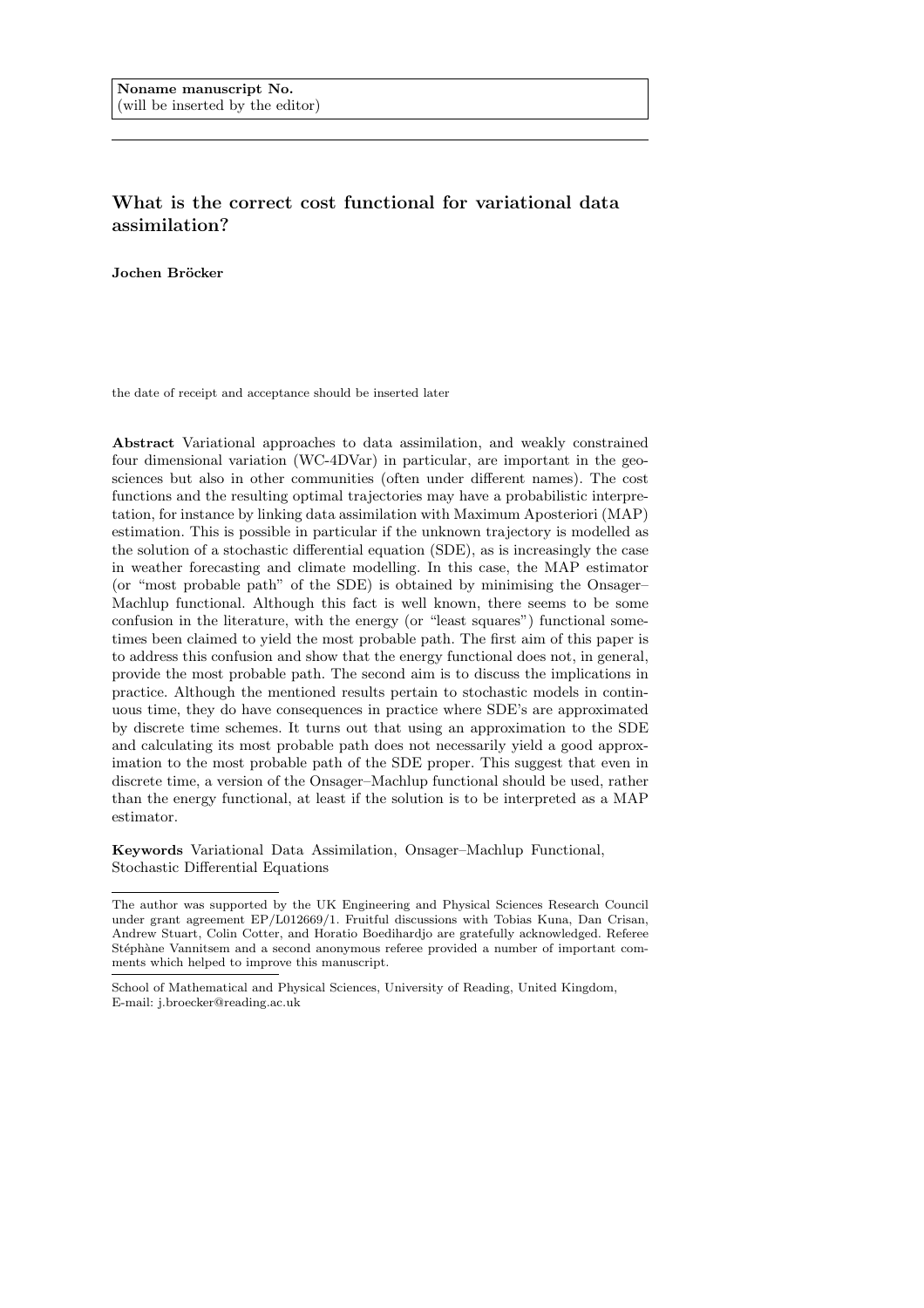#### 1 Introduction

In the geosciences, the term data assimilation refers to a variety of mathematical and numerical techniques whereby time series of observations are employed to estimate states or trajectories of relevant dynamical models. In other words, plausible states or orbits are determined which, on the one hand, are consistent with a given dynamical model and, on the other hand, are consistent with a given set of observations. Many different approaches to data assimilation exist, based on very different philosophies and premises, see for instance Ide et al. (1997); Kalnay (2001); Evensen (2007), but this list is by no means complete.

Both within the atmospheric sciences, but also in other branches of physics and engineering, variational approaches have gained widespread attention (although the nomenclature may differ considerably). A particular instance of this idea is known as weakly constrained four dimensional variation (WC-4DVar) in atmospheric sciences; basically, a series of model states is found that minimises a cost functional which quantifies both the deviations from the observed data as well as the misfit with the given model. An early paper on discrete time WC-4DVar in atmospheric sciences is Derber (1989), see also Kalnay (2001). The cost function is almost invariably some form of quadratic error, and for this reason, the technique is known as the minimum energy estimator in the engineering community, see for instance Jazwinski (1970) or Mortensen (1968) (in the latter publication, the authors go further and derive an incremental version).

In the atmospheric sciences and in particular in climate modelling, stochastic models are becoming ever more important, despite having a long and distinguished history already (see for instance Imkeller and von Storch 2001; Franzke et al. 2015, and references therein). Mathematically speaking, climate models increasingly take the form of stochastic differential equations (SDE's). Consequently, data assimilation into such models needs well understood foundations. In particular, if variational data assimilation into SDE's is envisaged, the question arises as to what cost function should be used, and in particular whether the cost functions and the resulting optimal trajectories have any probabilistic interpretation. A possible avenue is to link variational data assimilation with Maximum Aposteriori (MAP) estimation. The MAP estimator of a random variable given some observations is essentially the maximiser of the posterior, that is, of the conditional density of the unknown random variable given the observations. In some sense, the MAP estimator can be interpreted as the "most probable value" of the unknown random variable given the observation. The concept of density generalises to situations where the unknown random variable is an entire function, given by the solution of a stochastic differential equation (SDE), and the MAP estimator becomes the "most probable path" of the SDE (see e.g. Zeitouni and Dembo (1987), Zeitouni and Dembo (1988); for MAP estimation in classical inverse problems but with random observations see Cotter et al. (2009); see also Apte et al. (2007); Stuart (2010) for applications to Bayesian estimation in stochastic dynamical systems). Contrary to what is sometimes claimed in the literature, the most probable path of an SDE is not a minimiser of the energy functional but rather of the Onsager– Machlup functional, which differs from the energy functional in that the latter contains extra terms. In other words, to find MAP estimators or most probable paths for SDE's, the Onsager–Machlup functional has to be minimised, rather than the energy functional.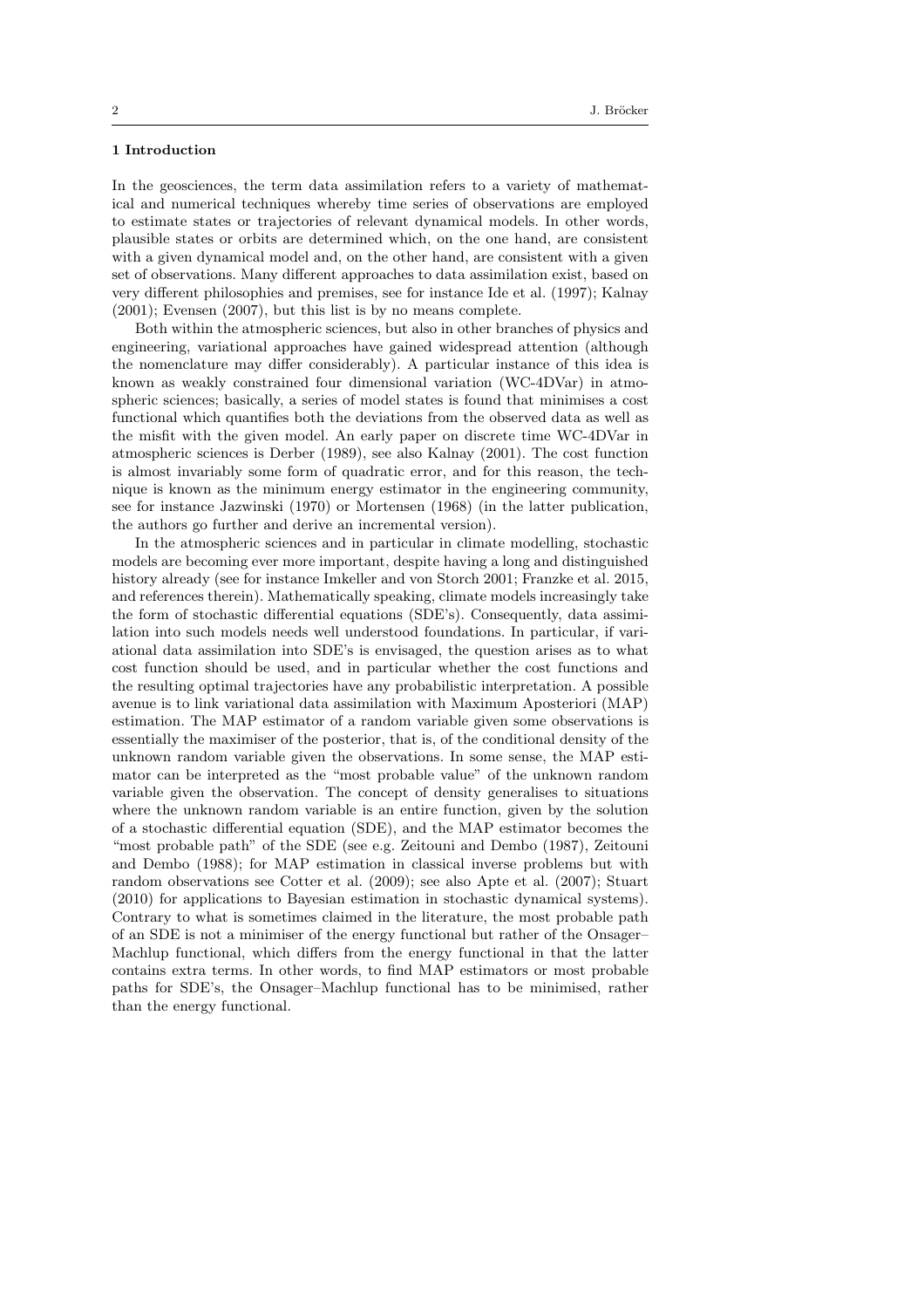The first aim of this paper is to illustrate this well known fact. The reader is referred to Zeitouni and Dembo (1987), Zeitouni and Dembo (1988) for a rigorous derivation of the Onsager–Machlup functional and discussion of the MAP estimator in the context of SDE's. The second aim is to show that although this is a result pertaining to stochastic models in continuous time, it does have consequences in discrete time. In practice, SDE's are approximated by discrete time schemes, for instance the Euler scheme which results in discrete time stochastic dynamical system with additive Gaussian errors. The (negative logarithm of the) density of solutions to this discrete time system is given by the energy functional. But we will argue that the appropriate functional in this situation should still be the Onsager–Machlup functional or a discrete time version thereof, at least if the solution is to be interpreted as a MAP estimator. The reason is that the MAP estimator (or most probable path) of an approximation to the SDE is not necessarily a good approximation to the most probable path of the SDE proper, as we will see. It is worth noting that this point involves the dynamics only and is entirely independent of whether observations are considered discrete or continuous in time.

In Section 2, we revisit the concepts of densities for random variables and the MAP estimator. In Section 3, we specialise to the situation were the unknown random variable is a trajectory of a stochastic differential equation, and demonstrate that the energy functional cannot be the correct functional to determine the MAP estimator. An expression for the Onsager–Machlup functional will also be provided. The findings will be supported by numerical simulations in Section 4. Further, these simulations illustrate that the Onsager–Machlup functional essentially provides the correct density for paths of SDE's even though the simulations are not truly continuous in time but rather use an approximation scheme that is discrete in time. Section 5 provides the Onsager–Machlup functional for more general SDE's that are not used in the present paper but which are relevant for the climate sciences, namely SDE's with multiplicative noise (see e.g. Franzke et al.  $2015$ <sup>1</sup>. Section 6 concludes with a discussion as to how our findings bear on discrete time simulations of SDE's. An informal derivation of the Onsager–Machlup functional is provided in Appendix A.

#### 2 Definition of the Maximum Aposteriori (MAP) estimator

A fundamental concept in statistics in general and data assimilation in particular is the Maximum Aposteriori or MAP estimator. Let  $X, Y$  be random variables, where we interprete  $X$  as the unknown quantity (to be estimated) and  $Y$  as the observation. Let  $p(x|y)$  denote the conditional probability density function of X given that Y assumes the value y. A MAP estimator of X given Y is a maximiser over x of the density  $p(x|y)$ . That is, the MAP estimator is a function  $\hat{x}(y)$  so that for any  $y$  we have

$$
p(\hat{x}(y)|y) = \sup_{x} p(x|y).
$$

MAP estimators need not exist in general, nor are they unique.

Since the observations  $Y$  play the role of parameters in this problem, they will mostly suppressed in the notation for the sake of simplicity. That is, if  $X$  is a

 $1$  We are grateful to referee Stéphàne Vannitsem for stressing this point.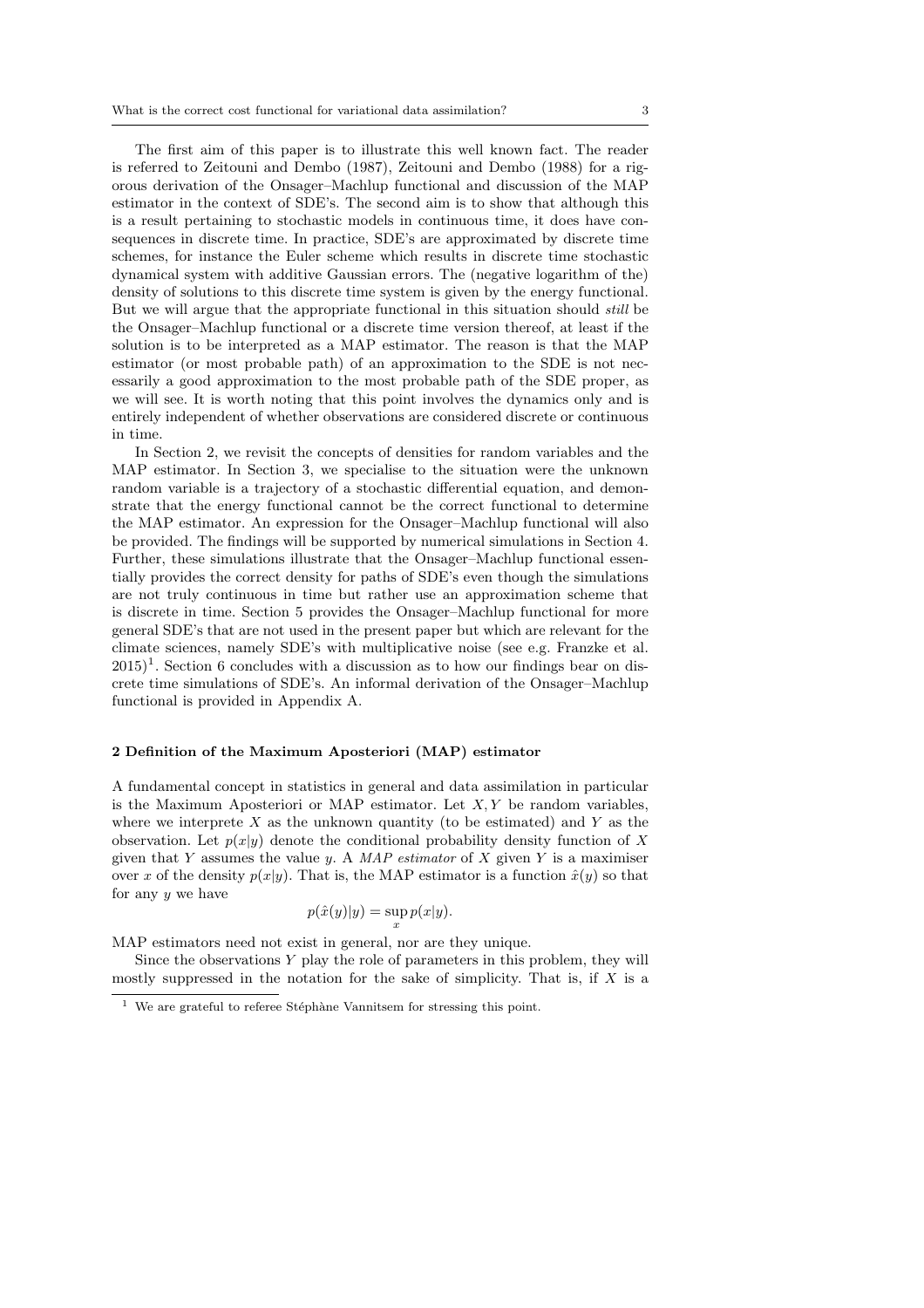random variable with density  $p_X$ , we understand that  $p_X$  might in fact be the conditional density of X given some observations or parameters.

The presented definition of the MAP estimator will be referred to as the de facto definition (following Dutra et al. (2014)); there is an alternative definition which not only provides an intuitive interpretation but is more generally applicable. Roughly speaking, the MAP estimator of a random variable  $X$  is the center of a small ball positioned so as to have greatest possible probability of containing  $X$ , in the limit of the diameter of that ball going to zero. More formally, suppose that X is a random variable with values in some vector space V with norm  $\|.\|$ . Then the MAP estimator is a point  $\hat{x}$  so that for any other point x

$$
\limsup_{\epsilon \to 0} \frac{\mathbb{P}(\|X - x\| \le \epsilon)}{\mathbb{P}(\|X - \hat{x}\| \le \epsilon)} \le 1.
$$
\n(1)

If observations are present, then these probabilities are conditional probabilities given those observations.

If a random variable X with values in  $\mathbb{R}^d$  has a density p which is everywhere positive, then a MAP estimator according to the alternative definition (1) is a MAP estimator according to the *de facto* definition and vice versa. Indeed, if  $X$ has a positive density p, then for all  $x \in \mathbb{R}^d$  the relation

$$
p(x) = \lim_{\epsilon \to 0} \frac{\mathbb{P}(\|X - x\| \le \epsilon)}{\text{vol}\{z \in \mathbb{R}^n; \|z\| \le \epsilon\}}\tag{2}
$$

holds (except perhaps if  $x$  is in some exceptional set which has however volume zero; we will ignore this technical point). Here, vol denotes the standard volume on  $\mathbb{R}^d$ . Hence, if y is so that  $p(y) > 0$ , then for any x we have

$$
\frac{p(x)}{p(y)} = \lim_{\epsilon \to 0} \frac{\mathbb{P}(\|X - x\| \le \epsilon)}{\text{vol}\{z \in \mathbb{R}^d; \|z\| \le \epsilon\}} \lim_{\epsilon \to 0} \frac{\text{vol}\{z \in \mathbb{R}^d; \|z\| \le \epsilon\}}{\mathbb{P}(\|X - y\| \le \epsilon)}
$$
\n
$$
= \lim_{\epsilon \to 0} \frac{\mathbb{P}(\|X - x\| \le \epsilon)}{\mathbb{P}(\|X - y\| \le \epsilon)}.
$$
\n(3)

The relation (3) shows that any point  $\hat{x} \in \mathbb{R}^d$  which satisfies the de facto definition of a MAP estimator will also satisfy the alternative definition and vice versa.

A strong point of the de facto definition is that it provides a means to find a MAP estimator through an optimisation problem. An important insight from the alternative definition though is that it is not quite necessary to have a probability density function as in Equation (2) in order to define the MAP estimator. In particular the normalisation in Equation (2) need not be the standard volume; normalising in a different way would give a different density, but as long as the normalisation is the same for all reference points  $x$  and the resulting density is still everywhere positive, we would obtain the same MAP estimators, since the relation  $(3)$  would still be valid. For instance, if W is another random variable, we could normalise as follows

$$
p^{(W)}(x) = \lim_{\epsilon \to 0} \frac{\mathbb{P}(\|X - x\| \le \epsilon)}{\mathbb{P}(\|W\| \le \epsilon)}\tag{4}
$$

if the limit exists for every x; if  $p^{(W)}$  is everywhere positive,  $p^{(W)}$  can be used to calculate the MAP just as well.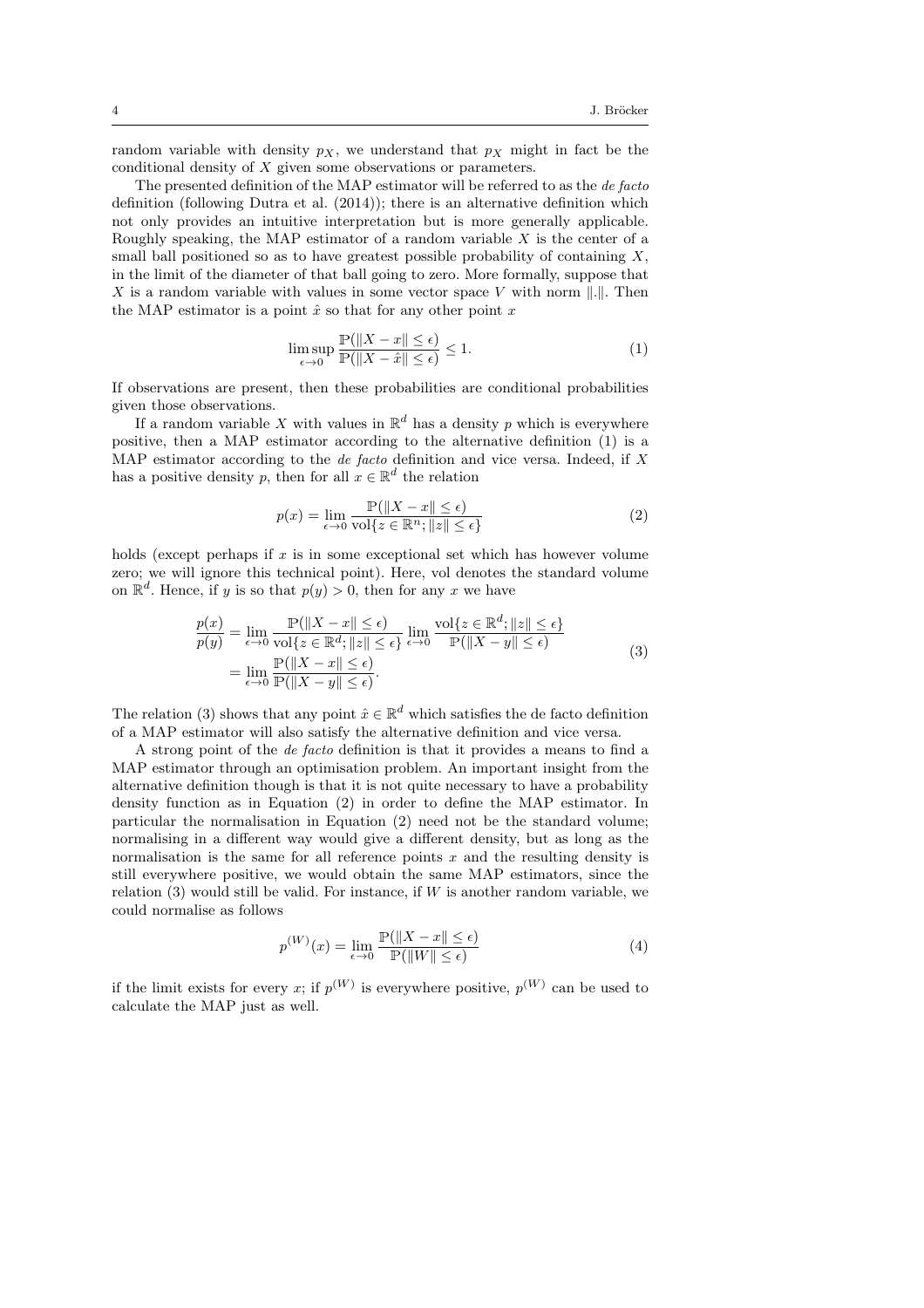It turns out that generalised densities as in Equation (4) might still be well defined even if  $X$  has values in some infinite dimensional space with norm  $\Vert . \Vert$  for which there exists no generalisation of the standard volume.<sup>2</sup> This is precisely the situation when trying to find MAP estimators for trajectories of continuous time stochastic dynamical models; such a trajectory is a function (of time) and hence an infinite dimensional object. Hence the Definition (3) of a density does not apply in this situation but Definition (4) does, provided we find a suitable random variable W to normalise with.

#### 3 MAP estimators for stochastic difference and differential equations

The link between MAP estimators and data assimilation in discrete time can be described as follows. The dynamics underlying the observations is modelled as a stochastic difference equation of the form

$$
X_n = F(X_{n-1}) + R_n, \qquad n = 1, 2, \dots, N
$$
 (5)

where  $F$  is some mapping on a vector space  $E$  (called the state space), and the  $R_n$ ,  $n = 1, 2, \ldots$  are taken as independent and identically distributed random variables with values in  $E$ . For simplicity's sake, we assume throughout that  $E$  is one dimensional (see however Sec. 5). Further, the  $R_n$ ,  $n = 1, 2, \ldots$  are assumed to be normal with mean zero and variance  $\gamma$ . We further set  $X_0 = \xi$ , where  $\xi \in E$  is known.

The observations are assumed to be functions of the  $X_1, \ldots, X_n$  further corrupted by noise. But as said earlier, they will enter the densities as parameters in some way which is not relevant for our purposes. It is then a simple matter to show that

$$
\lim_{\epsilon \to 0} \frac{\mathbb{P}(\max_{n} |X_{n} - x_{n}| \le \epsilon)}{\mathbb{P}(\max_{n} |R_{n}| \le \epsilon)} = \frac{p_{X_{1},...,X_{N}}(x_{1},...,x_{N})}{p_{R_{1},...,R_{N}}(0,...,0)} = \exp\left(-\frac{1}{2\gamma} \sum_{n=1}^{N} (x_{n} - F(x_{n-1}))^{2}\right),
$$
\n(6)

where we understand that  $x_0 = \xi$ . Since  $(X_1, \ldots, X_N)$  is a random variable in  $E^N$ , we can interprete the right hand side of Equation (6) as a density of  $(X_1, \ldots, X_N)$ according to Definition (4) with  $V = E^N$  and norm  $||(x_1, \ldots, x_N)|| = \max_n |x_n|$ .

Atmospheric and ocean dynamics are, however, continuous in time, as are many other processes in science and engineering where data assimilation is relevant. Considering data assimilation in discrete time is merely a concession to practical constraints. Indeed, there are several different processess that introduce time stepping in operational practice, for instance the integration of the model or the batch processing of the observations, but the relevant time steps can be very different. Accounting for "model error" with additive noise after discretising models in time will result in the solutions for different time stepping having different

 $^{\rm 2}\,$  The problem is the translation invariance of the standard volume. In an infinite dimensional normed space, a ball of unit radius may contain infinitely many disjoint balls of sufficiently small but nonzero radius. By translation invariance, these balls must have the same volume. But this means that either the volume of the unit ball is infinity or the volume of a sufficiently small ball is zero.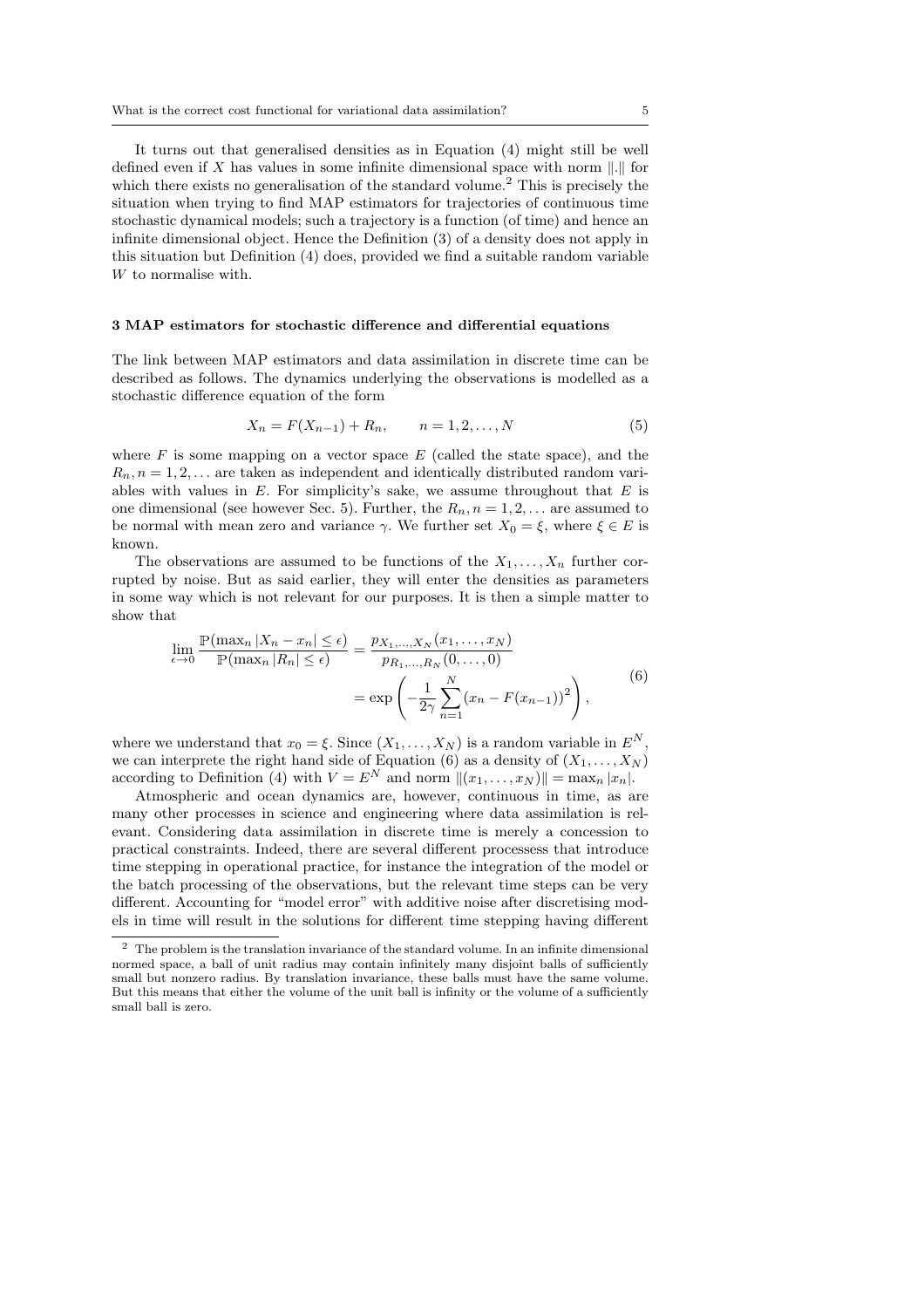statistical properties. Although this is to some extent inevitable, we still ought to have a formalism for comparing these different solutions, as they ultimately represent the same thing.

A convenient way to enable comparison of different discretisations (with noise added) is to formulate a stochastic model in continuous time, that is, a stochastic differential equation (SDE), and consider any discretisation as an approximation of that model. The question then arising is what is the MAP estimator, or more generally the density, for trajectories of an SDE? To put this question more precisely, let  $I = [0, T]$  be an interval of the real line, and consider the SDE

$$
\dot{X}_t = f(X_t) + \rho r_t, \qquad t \in I \tag{7}
$$

where f is a vector field on E,  $\rho > 0$ , and  $r_t, t \in I$  is white noise with zero mean and unit intensity (i.e. the correlation function is  $\delta(t-s)$  with  $\delta$  the Dirac delta function). Again, we set  $X_0 = \xi$ , where  $\xi \in E$  is known.

Whatever the precise interpretation of the SDE (7), the solution is a random continuous function  $\{X_t, t \in I\}$ , and the density of it at some given reference trajectory  $\{z_t, t \in I\}$  is defined as

$$
p({z_t}) = \lim_{\epsilon \to 0} \frac{\mathbb{P}(\sup_{t \in I} |X_t - z_t| \le \epsilon)}{\mathbb{P}(\sup_{t \in I} \rho |W_t| \le \epsilon)} \tag{8}
$$

where  $\{W_t, t \in I\}$  is the Wiener process, which can be seen as the time integral of white noise, that is

$$
W_t = \int_0^t r_s \mathrm{d}s.
$$

We will learn more about the Wiener process later. Normalisation with the Wiener process in the Definition (8) of the density will turn out to be convenient.

It is worth stressing that the density in Definition (8) is a special case of the Definition (4) if we use the norm  $||z|| := \sup_{t \in I} |z_t|$  for trajectories over *I*. We also note that the density is zero for trajectories which do not start at the initial condition  $z_0 = \xi$ . For later use, we introduce the  $\epsilon$ –weight

$$
\alpha(\epsilon, \{z_t\}) = \frac{\mathbb{P}(\sup_{t \in I} |X_t - z_t| \le \epsilon)}{\mathbb{P}(\sup_{t \in I} \rho |W_t| \le \epsilon)}
$$

of a trajectory  $\{z_t, t \in I\}$ . The  $\epsilon$ –weight is the probability that the solution  $\{X_t, t \in$ I} of the SDE (7) falls entirely into a small strip or "sausage" of width  $\epsilon$  around  $\{z_t, t \in I\}$ , relative to the probability that the Wiener process  $\{W_t\}$  falls entirely into a "sausage" of width  $\epsilon/\rho$  around zero. Figure 1 illustrates the situation. The density p according to Definition (8) is given by  $p({z_t}) = \lim_{\epsilon \to 0} \alpha(\epsilon, {z_t}).$ 

The density  $p$  can be written in the form

$$
p({zt}) = \exp(-\mathcal{A}({zt})),
$$
\n(9)

and several publications seem to imply that  $\mathcal{A}(\{z_t\})$  should be equal to the *energy* functional

$$
\mathcal{A}_E(\{z_t\}) = \frac{1}{2\rho^2} \int_I (\dot{z}_t - f(z_t))^2 dt, \tag{10}
$$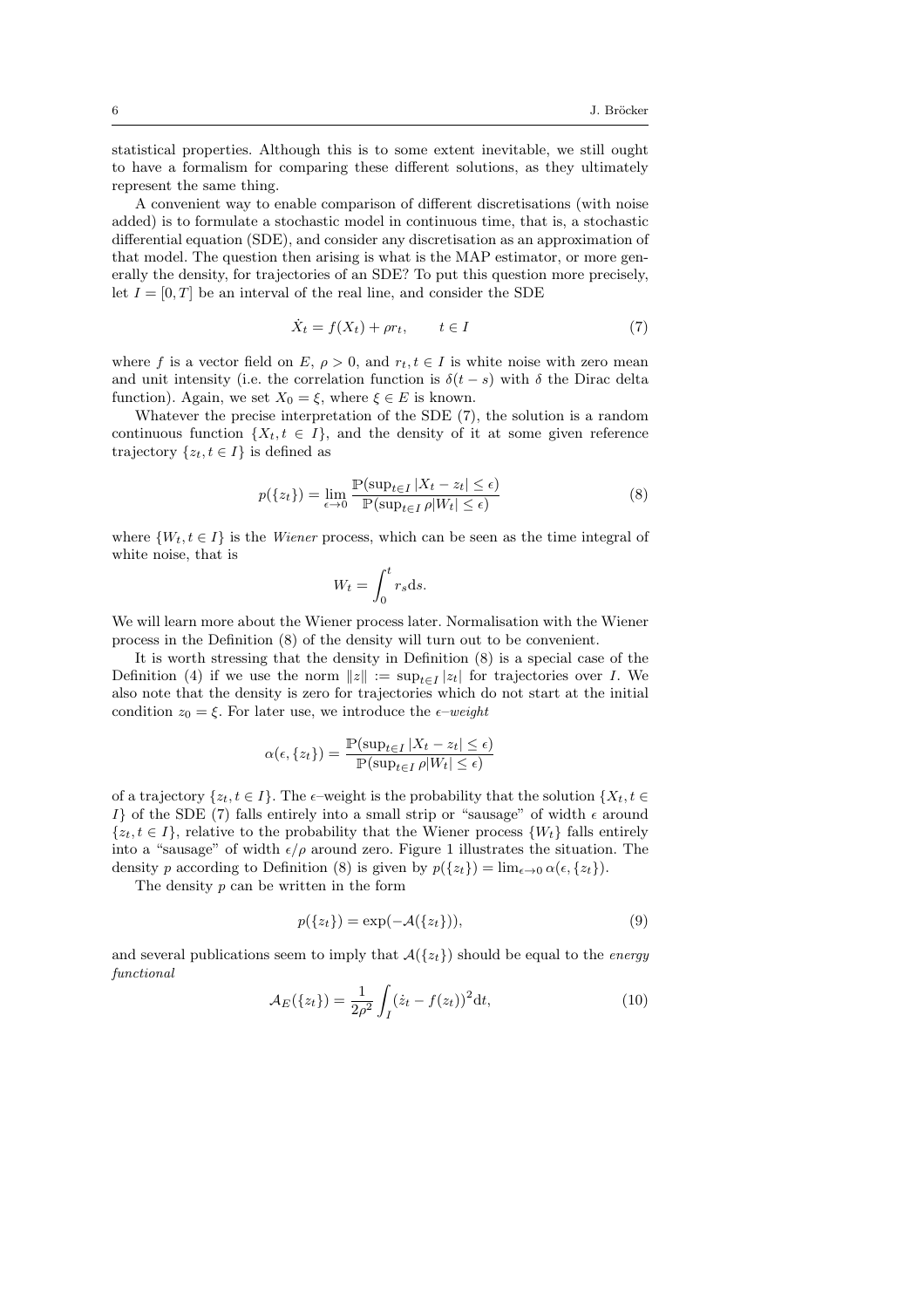

Fig. 1 The plot shows the event that the solution  $\{X_t, t \in I\}$  of the SDE (7) (thin solid line) falls entirely into a small strip of width  $\epsilon$  around the reference trajectory  $\{z_t, t \in I\}$  (thick solid line). The strip is indicated with dashed lines. (Note that this is a schematic sketch rather than an actual simulation.)

or at least that the MAP estimator should be a minimiser of  $A<sub>E</sub>$  (sometimes without clear reference to the concept of densities). In case observations are present, the energy estimator would carry another term pertaining to the observations.

As mentioned in the introduction already, the correct expression for the functional  $A$  in Equation (9) is not the energy functional but the Onsager-Machlup functional

$$
\mathcal{A}_{OM}(\{z_t\}) = \mathcal{A}_E(\{z_t\}) + \frac{1}{2} \int_I f'(z_t) \mathrm{d}t. \tag{11}
$$

An informal derivation of this expression will be given in Appendix A. Note however that for very small noise amplitudes, the energy functional  $A_E$  becomes the dominant term in the Onsager–Machlup functional, as this term scales inversely proportional with the noise, while the additional term does not depend on the noise at all. This suggests that data assimilation employing the energy functional does have a rigorous interpretation in the small noise limit. This is indeed the case, as discussed for instance in Vanden-Eijnden and Weare (2013), where the energy functional emerges from a large deviation principle. Furthermore, there are clearly other cases where the additional term in Equation (11) does not matter for the purposes of data assimilation, for instance if the dynamics is linear, as then the second term in Equation (11) is constant. In higher dimensions, the additional term is the integral over  $div f(z_t)$  (see Section 5) so that for systems with constant divergence, minimising the energy functional gives the same results as minimising the Onsager–Machlup functional.

In the remainder of this section, we will provide evidence that the expression (9) with the energy functional is *not* the correct density, and discuss possible reasons for this misconception. We write the SDE (7), somewhat more rigorously, as an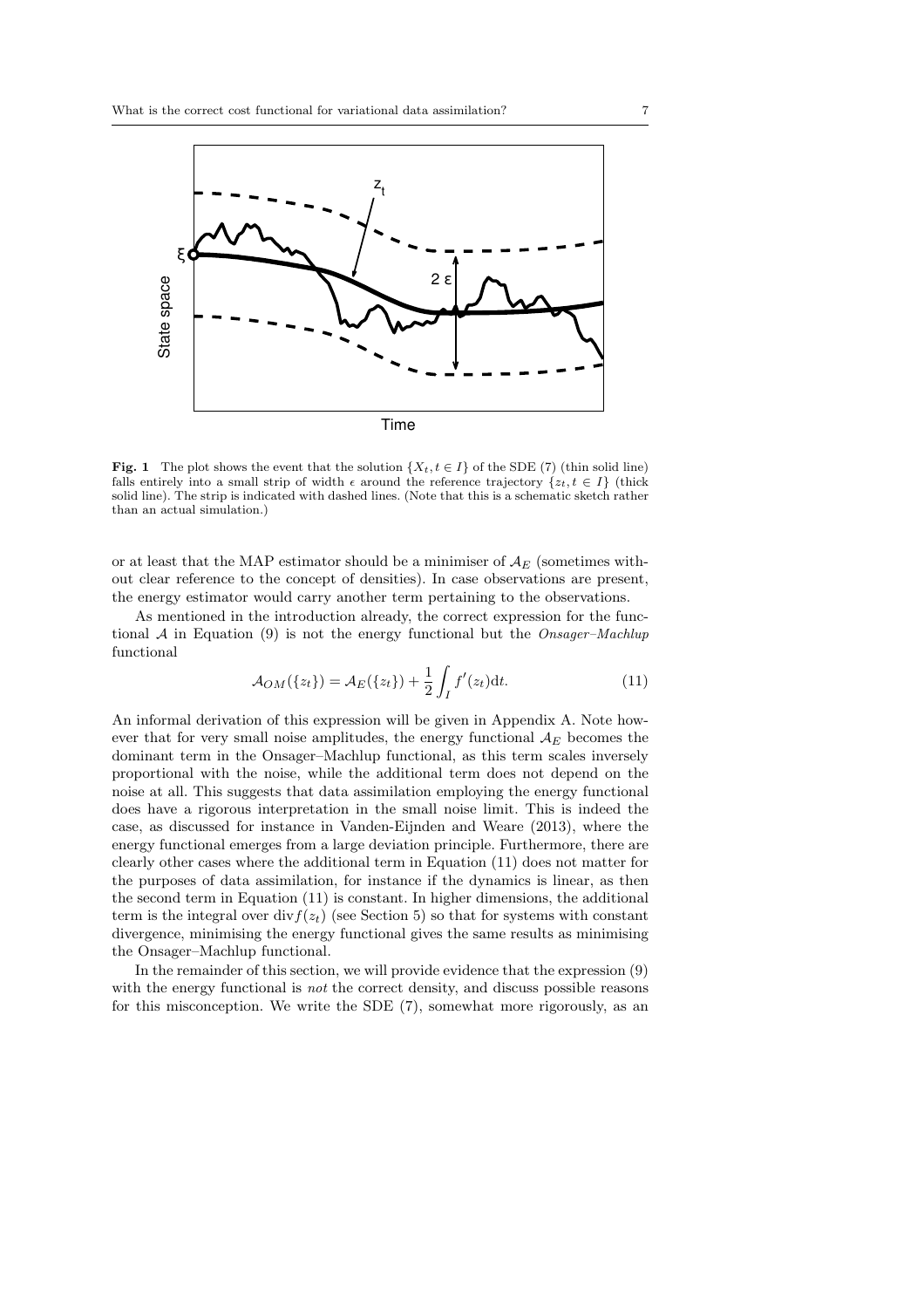integral equation

$$
X_t = \xi + \int_0^t f(X_s)ds + \rho W_t, \qquad t \in I
$$

where  $W_t, t \in I$  is the standard Wiener process, which as we have seen can heuristically be interpreted as the integral of the white noise process  $r_t$ . In fact, from these heuristics, one can derive that the Wiener process ought to have the following properties:

- 1.  $W_0 = 0$ ,
- 2. for  $0 \leq t_1 < t_2$  the *increment*  $W_{t_2} W_{t_1}$  is a normally distributed random variable with mean zero and covariance  $t_2 - t_1$ ,
- 3. increments for nonoverlapping intervals are independent,

It is well known (see for instance Breiman  $(1973)$ , Mörters and Peres  $(2010)$ ) that a process  $\{W_t, t \in I\}$  with the properties listed above exists and can be realised as a random continuous function of time. In view of this, the Equation (7) is a classical integral equation perturbed by a randomly selected function that is continuous in time.

Discretisation schemes for Equation (7) can be derived by observing that

$$
X_{t_n} = X_{t_{n-1}} + \int_{t_{n-1}}^{t_n} f(X_s)ds + \rho \cdot (W_{t_n} - W_{t_{n-1}})
$$
\n(12)

and approximating the integral in an appropriate way. For instance, using the approximation  $\int_{t_{n-1}}^{t_n} f(X_s) ds \cong f(X_{t_{n-1}})(t_n - t_{n-1})$  and assuming for simplicity a constant time step  $(t_n - t_{n-1}) = \Delta$  results in the Euler scheme (also known as the Euler–Maruyama scheme, Milstein 1995)

$$
X_{t_n}^{(\Delta)} = X_{t_{n-1}}^{(\Delta)} + f(X_{t_{n-1}}^{(\Delta)})\Delta + \rho \cdot (W_{t_n} - W_{t_{n-1}}). \tag{13}
$$

(The superscript  $\Delta$  indicates that this solution is obtained with the Euler scheme and time discretisation  $\Delta$ ). If we set  $R_n = \rho \cdot (W_{t_n} - W_{t_{n-1}})$ , then Equation (13) is precisely in the form of Equation (5) with  $F(x) = x + f(x) \Delta$  and  $\gamma = \Delta \rho^2$ . Hence the density (6) for the solution  $(X_{t_1}^{(\Delta)},...,X_{t_N}^{(\Delta)})$  of Equation (13) reads as

$$
\frac{p_{X_{t_1}^{(\Delta)},...,X_{t_N}^{(\Delta)}}(x_1,...,x_N)}{p_{R_1,...,R_N}(0,...,0)}
$$
\n
$$
= \exp\left[-\frac{\Delta}{2\rho^2} \sum_{n=1}^N \left(\frac{x_n - x_{n-1}}{\Delta} - f(x_{n-1})\right)^2\right].
$$
\n(14)

It now seems tempting to take the "limit"  $\Delta \rightarrow 0$  here. In fact, assuming that the  $x_1, \ldots, x_n$  in Equation (14) are the values of some reference trajectory  $\{z_t, t \in$ If at the points  $t_1, \ldots, t_n$ , we would by formally taking this limit indeed obtain Equation (9) for the density with the energy functional as in Equation (10).

If we retrace the steps in our calculation though, we realise that we have not quite taken them in the order we should according to Definition (8) of the density. To discuss this, we introduce the  $\epsilon$ –weight of a trajectory  $\{z_t, t \in I\}$ , but now with respect to the Euler approximation:

$$
\alpha_{\Delta}(\epsilon, \{z_{t}\}) = \frac{\mathbb{P}(\sup_n |X_{t_n}^{(\Delta)} - z_{t_n}| \leq \epsilon)}{\mathbb{P}(\sup_n \rho |W_{t_n}| \leq \epsilon)}.
$$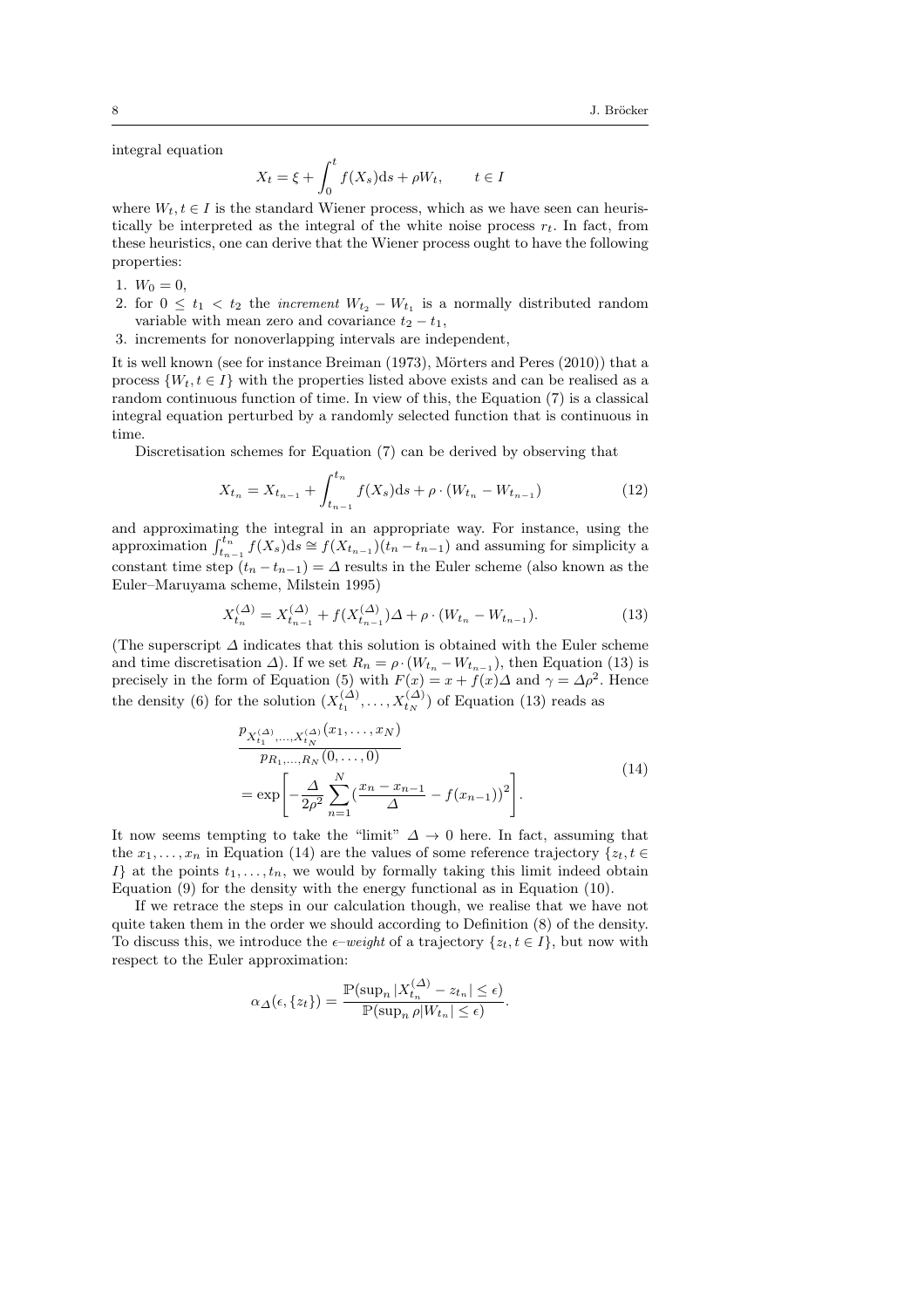What we have done to arrive at the Equations (9,10) for the density is to take the limit  $\epsilon \to 0$ , then use Equation (6) in the special case of the Euler system (13), and finally take the limit  $\Delta \to 0$ . That is, we have proved

$$
\lim_{\Delta \to 0} \lim_{\epsilon \to 0} \alpha_{\Delta}(\epsilon, \{z_t\}) = \exp(-\mathcal{A}_E(\{z_t\})).
$$
\n(15)

However, Definition (8) basically requires to take these limits the other way round:

$$
p({z_t, t \in I}) = \lim_{\epsilon \to 0} \lim_{\Delta \to 0} \alpha_{\Delta}(\epsilon, {z_t}).
$$
\n(16)

A simple example (following Dutra et al. (2014)) will show that interchanging these two limits will, in general, give different results. It is evident that the density should be independent of what scheme we use to approximate solutions of SDE's, and the Euler scheme is not the only scheme. To arrive at another scheme for numerically solving SDE's, we consider other approximations of the integral in Equation (12), for instance

$$
\int_{t_{n-1}}^{t_n} f(X_s)ds \cong (\lambda f(X_{t_{n-1}}) + (1-\lambda)f(X_{t_n}))\Delta
$$

for some  $\lambda \in [0, 1]$ , leading to the implicit scheme

$$
X_{t_n}^{(\Delta)} = X_{t_{n-1}}^{(\Delta)} + (\lambda f(X_{t_{n-1}}^{(\Delta)}) + (1 - \lambda)f(X_{t_n}^{(\Delta)}))\Delta + \rho \cdot (W_{t_n} - W_{t_{n-1}}). \tag{17}
$$

This is an equally valid approximation scheme for SDE's, see for instance Kloeden and Platen (1992), Chapter 12. Note however that  $X_{t_n}^{(\Delta)}$  is now a nonlinear function of the noise  $(W_{t_n} - W_{t_{n-1}})$ . Using the same logic as before (see Appendix B) one arrives at the conclusion that the functional  $A$  in Equation (9) of the density should be

$$
\mathcal{A}_{\lambda} = \exp\left[-\frac{1}{2\rho^2} \int_I (\dot{z}_t - f(z_t))^2 dt - (1 - \lambda) \int_I f'(z_t) dt\right].
$$
 (18)

So not only does another term  $-(1 - \lambda) \int_I f'(z_t) dt$  appear in the exponent, but we can generate an entire spectrum of candidate functionals by varying  $\lambda$ . This result evidently draws the entire methodology into question.

We note that  $\lambda = 1/2$  gives the Onsager–Machlup functional, that is,  $A_{1/2} =$  $\mathcal{A}_{OM}$ . This however does not prove that  $\mathcal{A}_{OM}$  is indeed the correct functional. So far, we do not have any reason to believe that  $\lambda = 1/2$  is in any way special.

#### 4 Numerical experiment

It was already mentioned in the last section (and will be discussed further in the Appendix) that  $A_{OM}$  is the appropriate density functional for paths of a stochastic differential equation. In particular, this implies that the minimiser of  $A_{OM}$  can be interpreted as the MAP estimator or "most probable" path of the stochastic differential equation. We have also considered discrete time approximations to the stochastic differential equations, for instance the Euler scheme, and it emerged that the densities derived from these approximations do not, in general, agree with the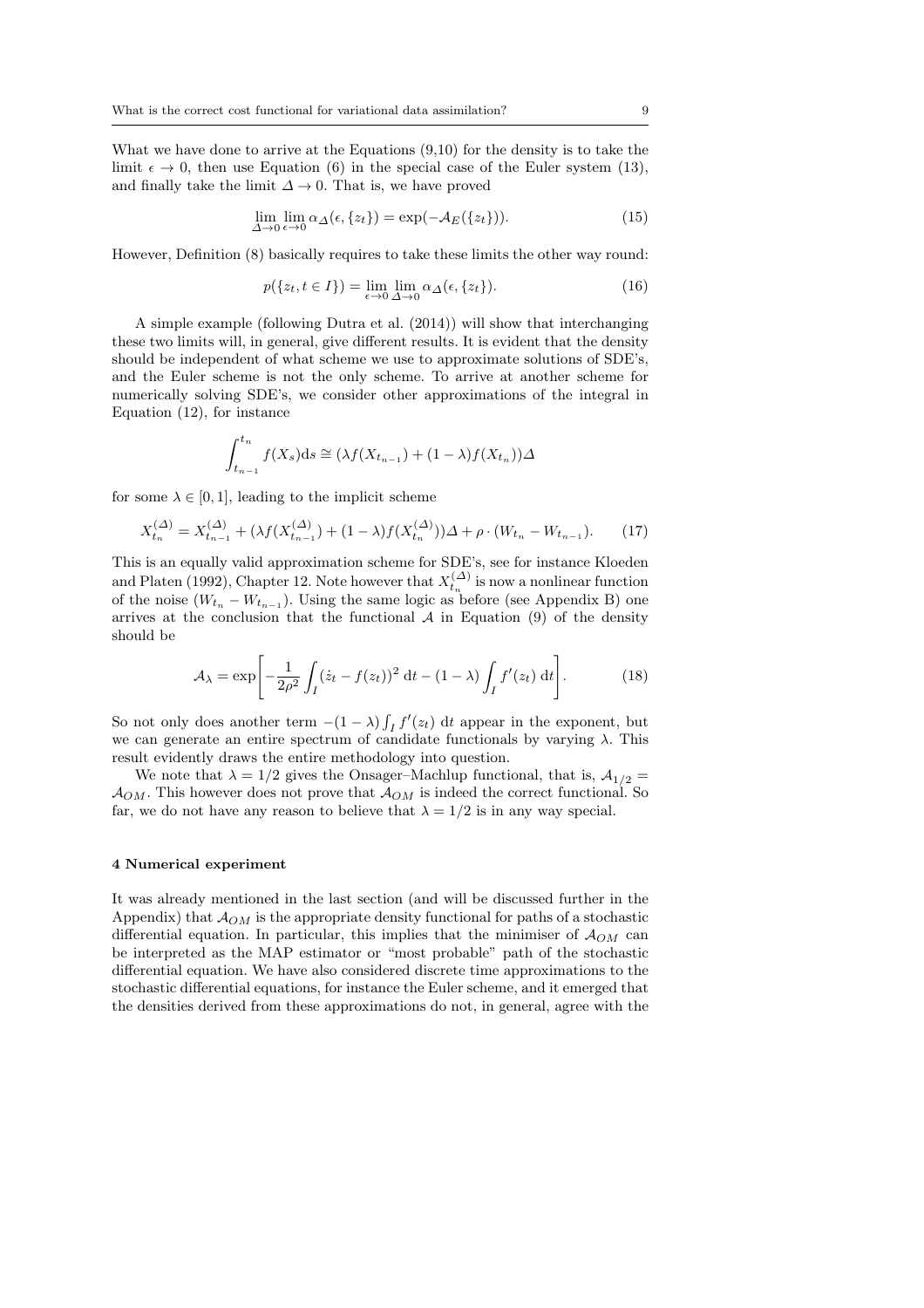

Fig. 2 Around 20 simulations of the SDE (7) with  $f(x) = \frac{2}{\pi} \arctan(ax)$  and  $a = 6$  and  $\rho = 0.3$  are shown in grey, obtained with an Euler scheme with  $\hat{\Delta} = 1.14 \cdot 10^{-4}$ . The two solid lines represent the most probable trajectories according to the Onsager–Machlup functional, and the dashed line represents the most probable trajectory according to the energy functional. It is evident that simulations are more likely to accumulate around the former.

Onsager–Machlup functional even approximately. This raises questions as to what the right functional should be in practice, since apart from the rare situation where explicit solutions are available, stochastic differential equations inevitably have to be approximated by numerical schemes which are discrete in time. But suppose we approximate a stochastic differential equation of the form (7) with the Euler scheme  $(13)$ . We know that in this situation, Equation  $(14)$  is the *correct* density of solutions, so what is the link between solutions of the Euler scheme and the functional  $A_{OM}$ , and why should we care about it?

We will examine the situation with a numerical example. We consider a stochastic differential equation of the form (7) with approximation by the Euler scheme (Equ. 13). Here  $f(x) = \frac{2}{\pi} \arctan(ax)$ , with  $a = 6$  and  $\rho = 0.3$ . All solutions start from the fixed initial condition  $\xi = 0$ . Figure 2 shows 20 independent approximate solutions of Equation (7); "approximate" because these are solutions of the Euler scheme (13). The density of these solutions is given by Equation (14), and according to this expression the most probable solution is equal to zero for all times. The picture though we see in Figure 2 seems to contradict this. It is evident that very few solutions seem to be concentrating around the abscissa. This is easy to understand qualitatively. For small times, the variability of the solution grows exponentially as the origin is an unstable fixed point for this dynamics. Sooner or later, the solution will enter regions where the arctan is flat and the drift is essentially either  $+1$  or  $-1$ . The solution might from time to time transit between these two regimes, but these transits become progressively rarer until it behaves essentially like a random walk with constant drift.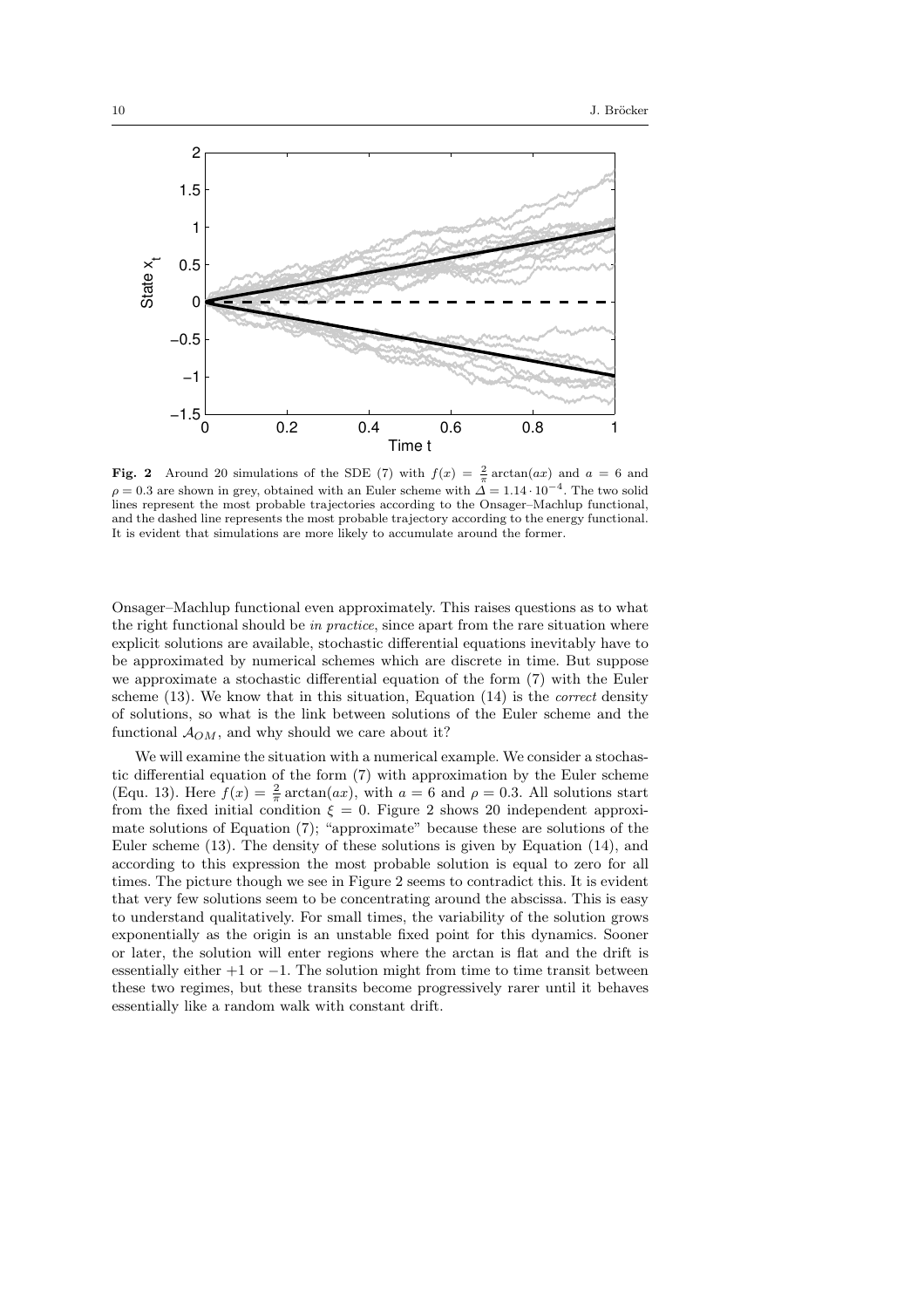The solid lines in Figure 2 represent the optimal paths of the Onsager–Machlup functional  $A_{OM}$ . These have been calculated numerically by solving the Euler Lagrange equations associated with the Onsager–Machlup functional  $A_{OM}$  (the functional displays a symmetry whence there are two solutions symmetric about the abscissa). These solutions seem to capture much better the "big picture", indicating where solutions of our simulations tend to be. So it seems that the Onsager–Machlup functional provides a better description of the density, even though the solutions have been obtained with a discrete time system and thus strictly speaking Equation (14) provides the correct density.

To resolve this apparent paradox, we remember that the density at some reference path  $\{z_t\}$  is the probability that the solution of our dynamics lies in a thin sausage of width  $\epsilon$  around that reference path, relative to the probability that the driving Wiener process lies in a thin sausage of width  $\epsilon$  around zero. These probabilities, or rather the  $\epsilon$ –weight  $\alpha_{\Delta}(\epsilon, \{z_t\})$  can be estimated using a Monte Carlo approach in order to study the dependence on  $\epsilon$  and  $\Delta$ . For simplicity, the reference path was taken to be zero. Note that this is the most probable path according to  $\mathcal{A}_E$ . In Figure 3,  $\alpha_A(\epsilon, \{z_t\})$  is shown as a function of  $\epsilon$  (on the abscissa), with different curves (different marker symbols) corresponding to different values of  $\Delta$  (curves corresponding to smaller values of  $\Delta$  tend to be more to the left in the plot). Two time windows of different length were considered; the solid lines correspond to  $T = 0.2$ , while the dashed lines correspond to an experiment with  $T = 0.4$ .

The discussion in Section 3 revealed that taking the limits  $\lim_{\epsilon \to 0}$  and  $\lim_{\Delta \to 0}$ of  $\alpha_\Delta(\epsilon, \{z_t\})$  in different order gives different results, see Equations (15,16). Along the particular path considered here,  $A_E = 0$  (independent of the value of  $\Delta$ ), meaning that

$$
\lim_{\Delta \to 0} \lim_{\epsilon \to 0} \alpha_{\Delta}(\epsilon, \{z_t\}) = \exp(-\mathcal{A}_E) = 1,
$$

while interchanging these limits gives the values  $\exp(-A_{OM}) = 0.68$  for  $T =$ 0.2 and  $\exp(-A_{OM}) = 0.47$  for  $T = 0.4$  (obtained by simply evaluating  $A_{OM}$ ) along our reference path). The fact that interchanging the limits gives different results manifests itself in the plot in Figure 3 which shows an interesting crossover behaviour. With  $\epsilon$  decreasing,  $\alpha$  first approaches the value given by the Onsager– Machlup functional. If  $\epsilon$  reaches a sufficiently small value though (depending on  $\Delta$ ), the curves start to diverge from this value and approach one, consistent with the energy functional. The smaller  $\Delta$ , the longer  $\alpha$  stays close to the Onsager– Machlup value for decreasing  $\epsilon$ , or in other words, for smaller  $\Delta$  a smaller  $\epsilon$  has to be chosen in order for  $\exp(-\mathcal{A}_E)$  to become a relevant approximation for  $\alpha$ .

For a rough estimate on how small  $\epsilon$  has to be in order for the crossover to take place, we observe that for a reference path  $z$ ,

$$
X_{t_{n+1}}^{(\Delta)} - z_{t_{n+1}} = X_{t_n}^{(\Delta)} - z_{t_n} + \left( f(X_{t_n}^{(\Delta)}) - \frac{z_{t_{n+1}} - z_{t_n}}{\Delta} \right) \Delta + \rho (W_{t_{n+1}} - W_{t_n}). \tag{19}
$$

Hence for fixed  $\Delta$ , the increments of  $X_{t_n}^{(\Delta)} - z_{t_n}$  in Equation (19) have a characteristic size (at time  $t_n$ ), namely

$$
|X_{t_{n+1}}^{(\Delta)} - z_{t_{n+1}} - (X_{t_n}^{(\Delta)} - z_{t_n})| \cong |f(z_{t_n}) - z_{t_n}| \Delta + \rho \sqrt{\Delta},
$$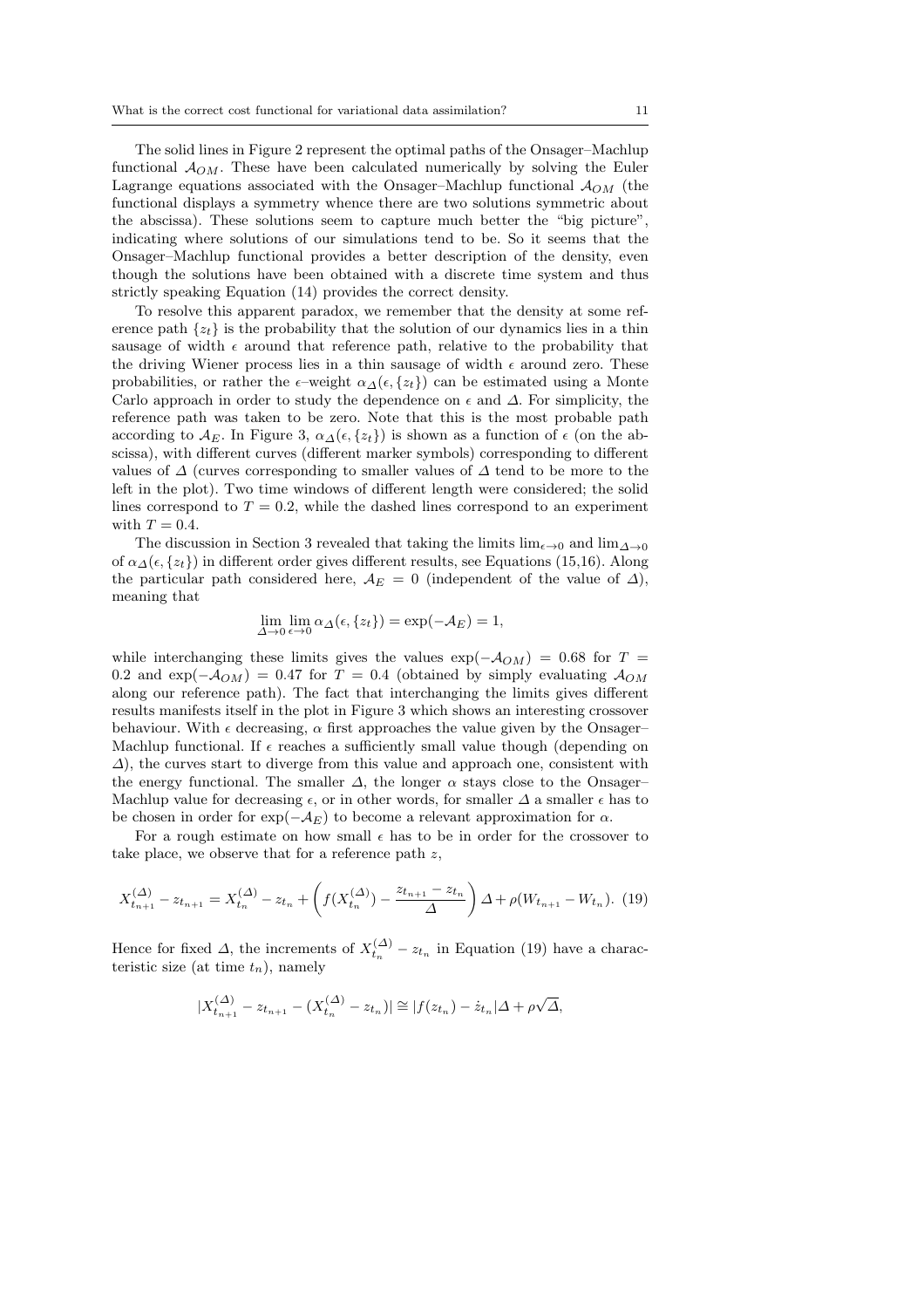

Fig. 3 The  $\epsilon$ –weight  $\alpha(\epsilon, \Delta)$  as a function of  $\epsilon$  for several values of  $\Delta$ . The abscissa shows  $log((\frac{\epsilon}{\rho})^2)$ . (See text for the reason for this scaling.) The values for  $log(\Delta)$  are -13.7 ( $\bigtriangledown$ ), -10.5 ( $\triangle$ ), -9.1 ( $\Diamond$ ), -5.9 ( $\Box$ ), -4.5 ( $\bigcirc$ ). The solid lines represent results for a shorter time window  $T = 0.2$ , while the dashed lines represent results for  $T = 0.4$ .

It seems plausible that  $\alpha$  starts to approach the energy functional as soon as  $\epsilon$ becomes smaller than the typical increment of  $X_{t_n}^{(\Delta)} - z_{t_n}$ , which means

$$
\epsilon \cong |f(z_{t_n}) - \dot{z}_{t_n}| \Delta + \rho \sqrt{\Delta},
$$

which is just  $\epsilon \cong \rho \sqrt{\Delta}$  in our case, or  $\log((\frac{\epsilon}{\rho})^2) = \log(\Delta)$ . For the experiments shown in Figure 3, we used the following values of log( $\Delta$ ): -13.7 ( $\bigtriangledown$ ), -10.5 ( $\triangle$ ),  $-9.1$  ( $\Diamond$ ),  $-5.9$  ( $\square$ ),  $-4.5$  ( $\square$ ). This appears to be roughly consistent with the values of of  $\log((\frac{\epsilon}{\rho})^2)$  at which the crossover takes place.

#### 5 The Onsager–Machlup functional in higher dimensions and for multiplicative noise

In this section we will provide additional (and well known) results regarding the Onsager–Machlup functional in higher dimensions and with multiplicative noise. We will see that in the case of multiplicative noise, further terms appear in the Onsager–Machlup functional; the effect of these terms in data assimilation applications remains to be investigated. We consider a general SDE

$$
\dot{X}_t = f(X_t) + \rho(X_t) \cdot r_t, \qquad t \in [0, T]
$$
\n
$$
(20)
$$

where the state space  $E$  is the d–dimensional Euclidean space,  $f$  is a vector field on E and  $\rho$  is a state dependent d–by–d matrix. For SDE's with multiplicative noise as in Equation (20), different mathematical interpretations are possible, most prominently the Itô and the Stratonovič interpretation (see e.g. Øksendal 1998; Ikeda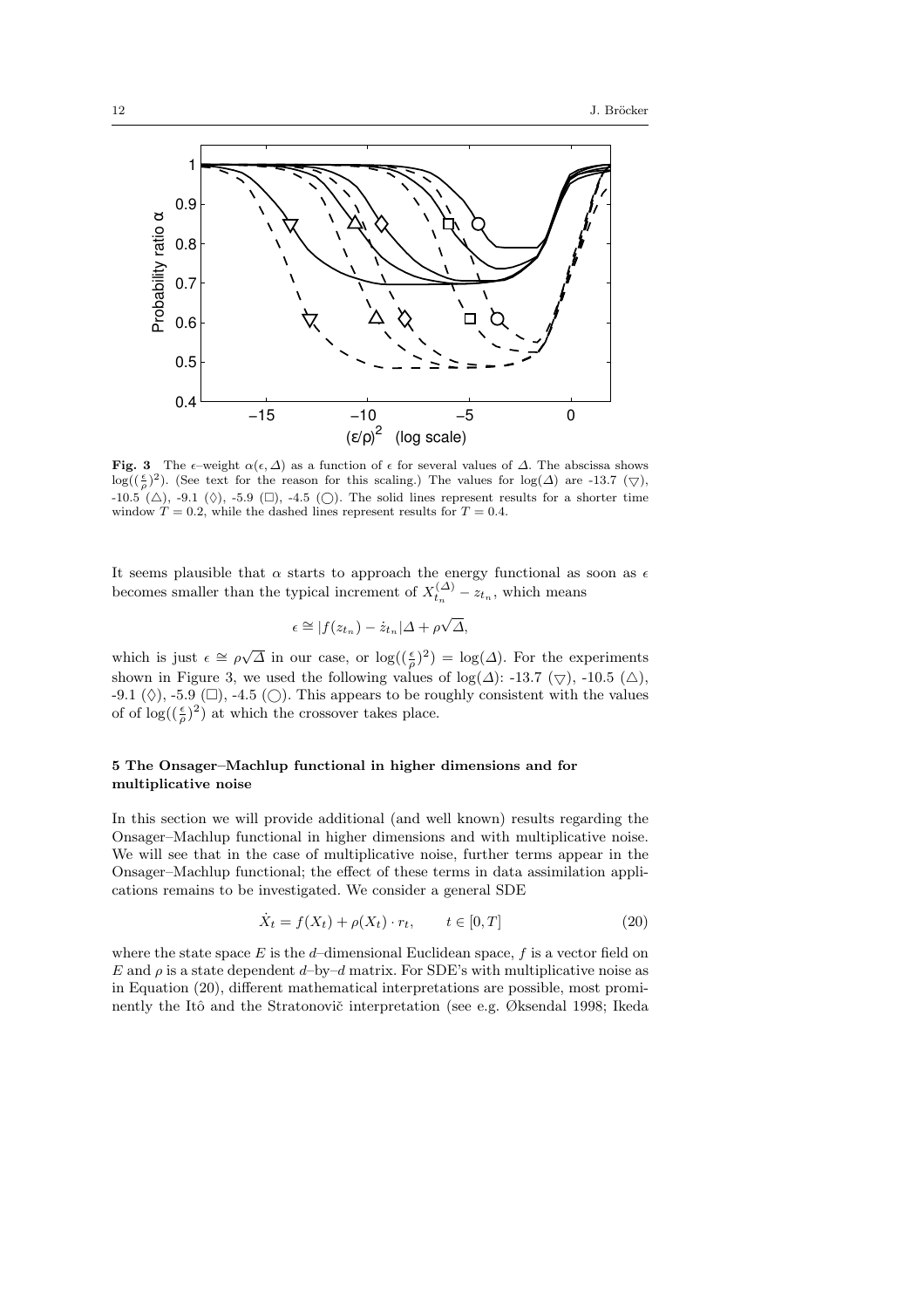and Watanabe 1989). We will interprete the SDE  $(20)$  in the sense of Stratonovič; and Itô equation can always be converted to a Stratonovič equation. The expression for the Onsager–Machlup functional given in Equation (22) below is valid if the noise is nondegenerate, that is  $\rho(x) \rho^{T}(x) \geq \alpha \mathbb{1}$  for some  $\alpha > 0$ . In this situation, the matrix  $g(x) = (\rho(x)\rho^{T}(x))^{-1}$  defines a Riemannian metric. For any vector field  $f$ , the divergence div $f$  will be understood with respect to this metric, that is

$$
\mathrm{div} f = \frac{1}{\sqrt{|g|}} \sum_{k=1}^{d} \partial_k(\sqrt{|g|} f^{(k)})
$$

Further, let  $R(x)$  be the scalar (Ricci) curvature and  $m(x, y)$  the (geodesic) distance between points  $x, y \in E$ . These concepts are defined with respect to the metric g as well (see Gallot et al. 2004, for an introduction to Riemannian geometry). Then the Onsager–Machlup functional is defined as

$$
\exp(-\mathcal{A}_{\text{OM}}(\{z_t\})) = \lim_{\epsilon \to 0} \frac{\mathbb{P}(\sup_{t \in I} m(X_t, z_t) \le \epsilon)}{\mathbb{P}(\sup_{t \in I} |W_t| \le \epsilon)},\tag{21}
$$

and as is proved for instance in Ikeda and Watanabe (1989); Zeitouni and Dembo (1987), it has the expression

$$
\mathcal{A}_{OM}(\{z_t\}) = \frac{1}{2} \int_I (\dot{z}_t - f(z_t))^T g(z_t) (\dot{z}_t - f(z_t)) dt + \frac{1}{2} \int_I \text{div} f(z_t) dt - \frac{1}{12} \int_I R(z_t) dt.
$$
\n(22)

As was already discussed in Section 4 (in the context of a one–dimensional example), the effect of the second term (containing  $div f$ ) is to discourage the most probable path from staying in regions where the dynamics is unstable, as this causes strong amplification of the noise and thus typical solutions of the SDE quickly escape from such regions. The effect of the second term involving the Ricci curvature is not so clear at this point and is subject to future investigation.

In the remainder of this section we discuss what terms need adding to the Onsager–Machlup functional if observations are present. Let the observations be a discrete time series  $\{Y_n, n = 1, \ldots, N\}$ . The Onsager–Machlup functional is now defined as

$$
\exp(-\mathcal{F}_{OM}(\{z_t\}, \{Y_n\})) = \lim_{\epsilon \to 0} \frac{\mathbb{P}(\sup_{t \in I} m(X_t, z_t) \leq \epsilon | \{Y_n, n = 1, \dots, N\})}{\mathbb{P}(\sup_{t \in I} |W_t| \leq \epsilon)}.
$$

(We will use the notation  $\mathcal{F}_{OM}$  to designate the Onsager–Machlup functional with observations;  $\mathcal{A}_{OM}$  still defined as in Eq. 21.) A commonly made assumption is that the observations are conditionally independent given the underlying trajectory  $\{X_t, t \in [0,T]\},$  and that the distribution of  $Y_n$  depends on  $X_{t_n}$  only for  $n =$  $1, \ldots, N$  and a series of sampling times  $t_1, \ldots, t_N$ . Let  $q_n(y, x)$  be the density of  $Y_n$ given  $X_{t_n}$ . In this case, the full Onsager–Machlup functional reads as

$$
\mathcal{F}_{OM}(\{z_t\}; \{Y_n\}) = \mathcal{A}_{OM}(\{z_t\}) - \sum_{n=1}^{N} \log(q_n(Y_n, z_{t_n}))
$$

If for instance  $Y_n$  given  $X_{t_n}$  is Gaussian with mean  $h(X_{t_n})$  and variance  $\gamma$  (where h and  $\gamma$  are often called the observation function and observation error covariance,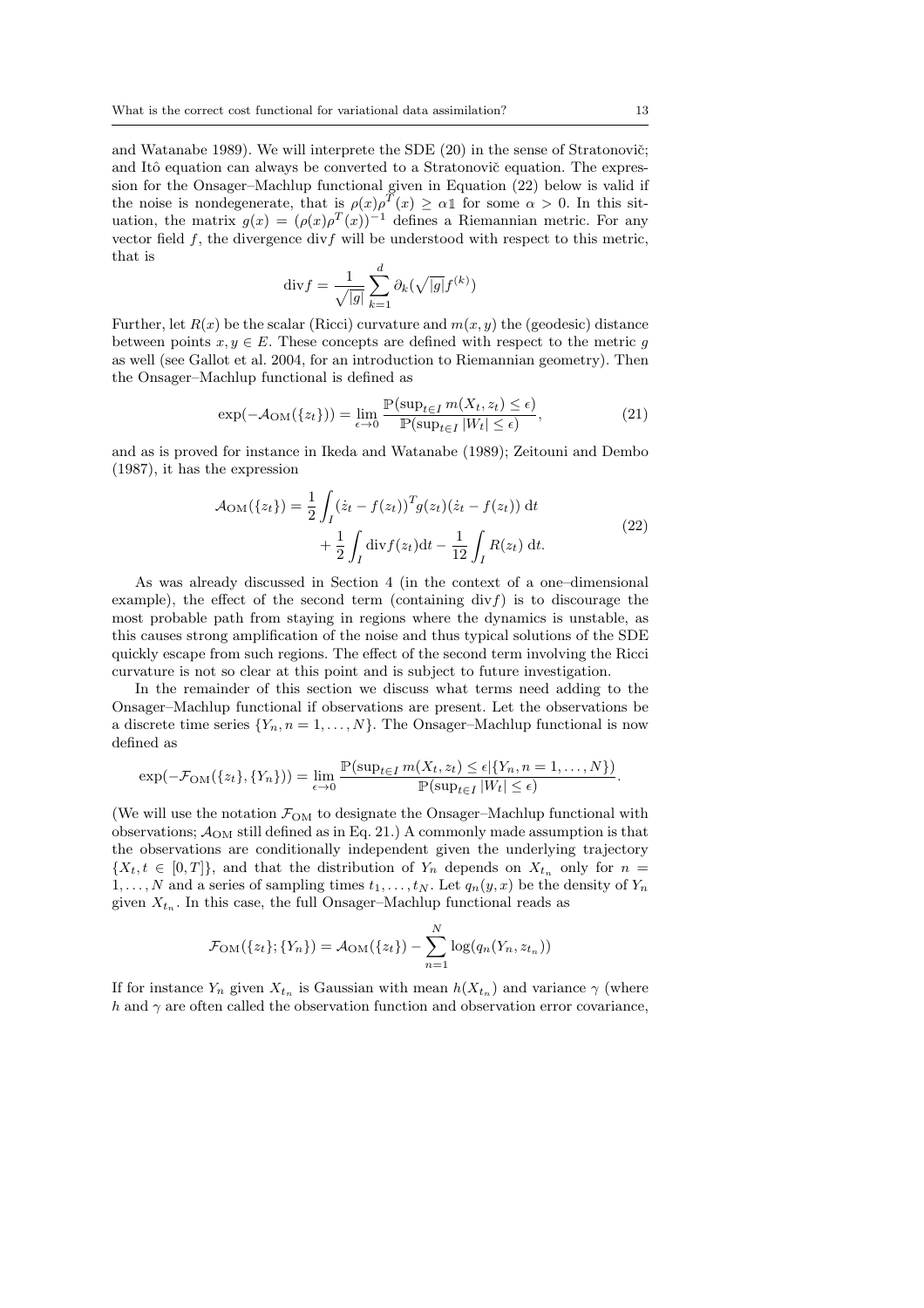respectively), then the additional term in the Onsager–Machlup functional reads as

$$
-\sum_{n=1}^{N}\log(q_n(Y_n, z_{t_n})) = \frac{1}{2}\sum_{n=1}^{N}(y_n - h(z_{t_n}))^T\gamma^{-1}(y_n - h(z_{t_n})).
$$

#### 6 Conclusions for discrete time simulations and data assimilation

When modelling a dynamical process with a stochastic differential equation, then any practical implementation will use a discrete time approximation of one form or another. If (as part of a data assimilation experiment for instance) one is interested in a most probable path of that dynamical process, then our considerations imply that the appropriate functional is the Onsager–Machlup functional (or a discrete time approximation thereof), even though the density of discrete time approximations might differ from the Onsager–Machlup functional. The Onsager– Machlup functional provides results which are robust with respect to the particular approximation scheme, and in particular with respect to the chosen time discretisation, which does not have any intrinsic meaning in terms of the problem specification. More specifically, the Onsager–Machlup functional gives approximately the  $\epsilon$ -weight of a reference path, that is the probability that the solutions of the stochastic differential equation stay in an  $\epsilon$  sausage around the reference path, and a discrete time approximation of the SDE will assign approximately the same  $\epsilon$ -weight to that path, unless  $\epsilon$  reaches the scale of typical increments in that approximation. In other words, the Onsager–Machlup functional provides an approximation to the  $\epsilon$ -weight of a path with respect to the stochastic differential equation and approximations thereof, save approximations that employ increments which are typically larger than  $\epsilon$ . Such approximations do not appropriately represent the fast fluctuations of the Wiener process that are still relevant for the dynamics, even when the amplitude of Wiener process is constrained to be small.

For these reasons, most probable paths should be determined using the Onsager– Machlup functional, since such paths carry the largest possible  $\epsilon$ -weight, no matter if this weight is calculated from the stochastic differential equation or any reasonable approximation, as long as that approximation uses increments which are smaller than  $\epsilon$ . Paths which are minimisers of the energy functional or any other functional do not possess this universality property. The implication for data assimilation is that minimising paths of the Onsager–Machlup functional are more typical for the dynamics and in fact carry a rigorous interpretation as MAP estimators, different from maximum energy paths which do not.

These arguments do not apply though if the process under consideration is intrinsically discrete in time. In this situation, it does not make sense to consider the limit  $\Delta \to 0$  which brings about the extra term in the Onsager–Machlup functional. Systems like this might appear in the context of seasonal or diurnal cycles, or more generally systems with an internal clocking mechanism.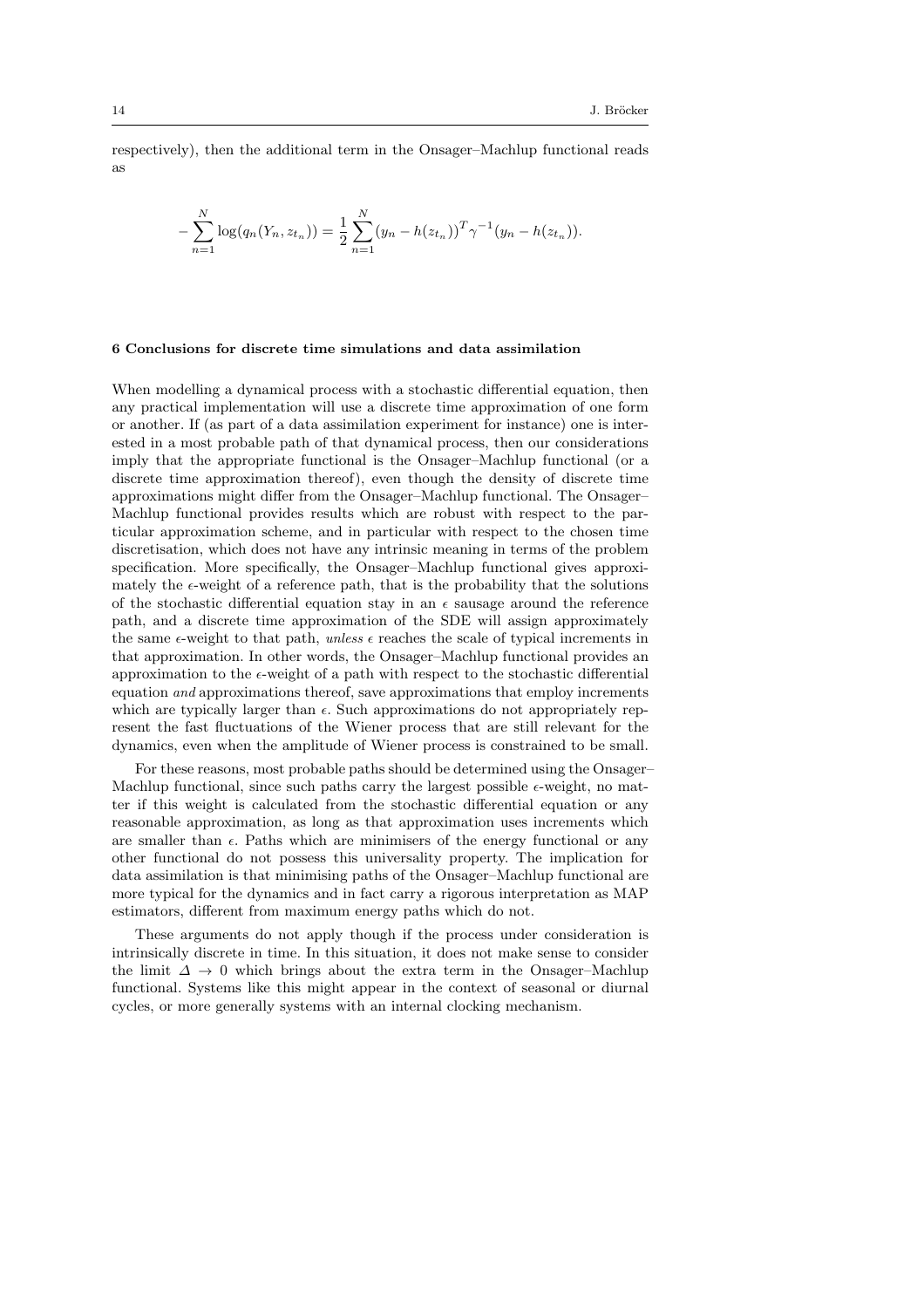#### Appendix

#### A Derivation of the correct functional

We will attempt a more careful calculation of the  $\epsilon$ –weight of a path which will not only allow us to take the limits in the right order and obtain the correct expression for the density, but also to identify the reason why interchanging these limits gives a different result. We will later restrict our attention to linear dynamics. It should be said that for linear dynamics, the additional term in the Onsager–Machlup functional (11) does not depend on the reference trajectory and hence minimising  $\mathcal{A}_{OM}$  or  $\mathcal{A}_E$  gives the same results in this case. However, the functionals are still different and only the Onsager-Machlup functional provides the correct density.

First we note the following simple but important fact. Let  $Z^{(1)}, Z^{(2)}$  be random variables with values in  $\mathbb{R}^N$  with densities  $p_1, p_2$  respectively, and  $p_2(z) > 0$  for all  $z \in \mathbb{R}^N$ . Further, let  $\phi$  be a function on  $\mathbb{R}^N$ . Then the identity

$$
\mathbb{E}(\phi(Z^{(1)})) = \mathbb{E}(\phi(Z^{(2)})\frac{p_1(Z^{(2)})}{p_2(Z^{(2)})})
$$

holds, since

$$
\mathbb{E}(\phi(Z^{(1)})) = \int_{\mathbb{R}^n} \phi(z) p_1(z) \mathrm{d}z = \int_{\mathbb{R}^n} \phi(z) \frac{p_1(z)}{p_2(z)} p_2(z) \mathrm{d}z = \mathbb{E}(\phi(Z^{(2)}) \frac{p_1(Z^{(2)})}{p_2(Z^{(2)})}).\tag{23}
$$

On the other hand, note that

$$
\mathbb{P}(\max_{k}|X_{t_k} - z_{t_k}| \le \epsilon) = \mathbb{E}(H(\frac{\max_{k}|X_{t_k} - z_{t_k}|}{\epsilon} - 1)),\tag{24}
$$

where  $H$  is the Heaviside function. We might use Equation (23) in (24) with

$$
\phi(z) = H(\frac{\max_k |z_k|}{\epsilon} - 1),
$$
  
\n
$$
Z^{(1)} = (X_{t_1}^{(\Delta)} - z_{t_1}, \dots, X_{t_N}^{(\Delta)} - z_{t_N}),
$$
  
\n
$$
Z^{(2)} = (W_{t_1}, \dots, W_{t_N}),
$$

where  $(X_{t_1}^{(\Delta)},...,X_{t_N}^{(\Delta)})$  is a solution to the Euler approximation (13). Note that  $(X_{t_1}^{(\Delta)}$  –  $(z_{t_1},...,X_{t_N}^{(\Delta)}-z_{t_N})$  is then a solution of the system (19). We therefore obtain

$$
\mathbb{P}(\max_{k}|X_{t_k} - z_{t_k}| \le \epsilon) = \mathbb{E}\Big[H\left(\frac{\max_{k}|W_{t_k}|}{\epsilon} - 1\right)\exp(A + B + C)\Big] \tag{25}
$$

with

$$
A = -\frac{\Delta}{2\rho^2} \sum_{n=1}^{N} \left( \frac{z_{t_n} - z_{t_{n-1}}}{\Delta} - f(z_{t_{n-1}} + \rho W_{t_{n-1}}) \right)^2
$$
  
\n
$$
B = -\frac{1}{\rho} \sum_{n=1}^{N} \left( \frac{z_{t_n} - z_{t_{n-1}}}{\Delta} \right) (W_{t_n} - W_{t_{n-1}})
$$
  
\n
$$
C = \frac{1}{\rho} \sum_{n=1}^{N} \left( f(z_{t_{n-1}} + \rho W_{t_{n-1}}) \right) (W_{t_n} - W_{t_{n-1}})
$$
\n(26)

In terms of the limits  $\Delta \to 0$  and  $\epsilon \to 0$ , the first two terms A and B will converge to

$$
\lim_{\epsilon \to 0} \lim_{\Delta \to 0} A = -\frac{1}{2\rho^2} \int_0^T (z_t - f(z_t))^2 dt
$$
 (27)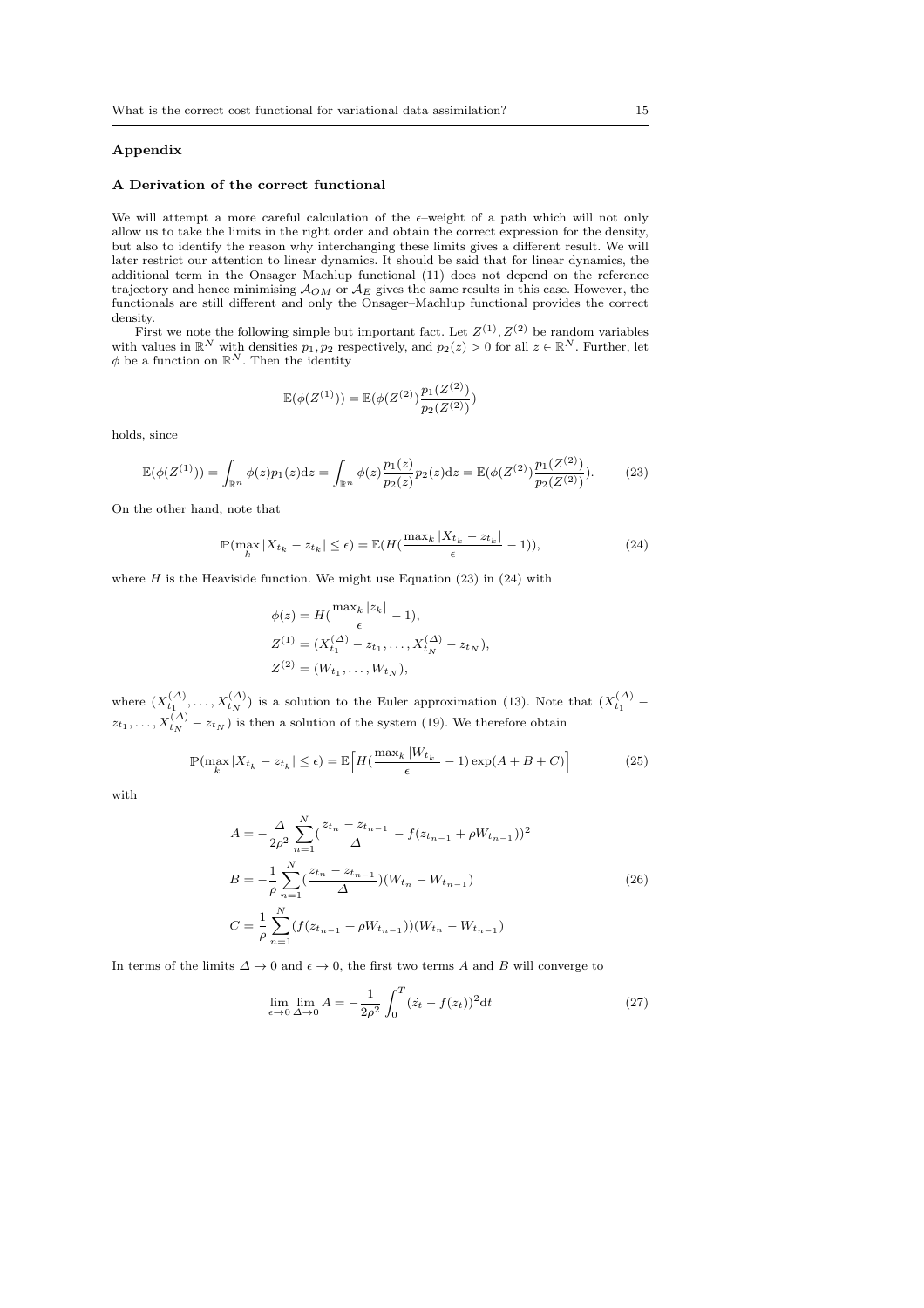and zero, respectively, no matter in which order the limits are taken. The third term however shows different behaviour depending on whether  $\Delta \to 0$  or  $\epsilon \to 0$  first. If we take  $\Delta \to 0$  first, it can be shown that a well defined random variable obtains<sup>3</sup> which can be written as an Ito integral

$$
\lim_{\Delta \to 0} C = \frac{1}{\rho} \int_0^T f(z_t + \rho W_t) dW_t.
$$

We do not expect the reader to be familiar with the theory of Ito integrals – relevant here is that the limit of this expression for  $\epsilon \to 0$  will not be zero but

$$
\lim_{\epsilon \to 0} \lim_{\Delta \to 0} C = -\frac{1}{2} \int_0^T f'(z_t) dt.
$$
\n(28)

A demonstration of this fact<sup>4</sup> for the case where f is linear is given here for illustration. If  $f(x) = ax$  for some  $a \in \mathbb{R}$ , then

$$
C = \frac{a}{\rho} \sum_{n=1}^{N} (z_{t_{n-1}} + \rho W_{t_{n-1}})(W_{t_n} - W_{t_{n-1}})
$$
  
= 
$$
\frac{a}{\rho} \sum_{n=1}^{N} z_{t_{n-1}}(W_{t_n} - W_{t_{n-1}}) + a \sum_{n=1}^{N} W_{t_{n-1}}(W_{t_n} - W_{t_{n-1}})
$$
  
= 
$$
\frac{a}{\rho} C_1 + aC_2.
$$
 (29)

It is easy to see that  $C_1 \to 0$  if  $\Delta \to 0$  and  $\epsilon \to 0$ , no matter in which order these limits are taken. After some algebra, we can write  $C_2$  as

$$
C_2 = \sum_{n=1}^{N} W_{t_{n-1}} (W_{t_n} - W_{t_{n-1}})
$$
  
=  $\frac{1}{2} W_T^2 - \frac{1}{2} \sum_{n=1}^{N} (W_{t_n} - W_{t_{n-1}})^2$ 

Considering the mean and the variance of the second term, we obtain  $\frac{1}{2}T$  and  $\frac{1}{2}T\Delta$ , respectively, implying that (at least in a mean square sense) the second term converges to its mean  $\frac{1}{2}T$  if  $\Delta \to 0$ . Hence

$$
\lim_{\Delta \to 0} C_2 = \frac{1}{2} W_T^2 - \frac{1}{2} T \tag{30}
$$

Therefore, taking the limits  $\Delta \to 0$  and then  $\epsilon \to 0$  in Equation (29) and using Equation (30) we obtain a

$$
\lim_{\epsilon \to 0} \lim_{\Delta \to 0} C = -\frac{a}{2}T
$$

which is the same as Equation (28) for this special case.

Using Equation (28) and the expression in Equation (27) in (25) we obtain that for small  $\epsilon$ 

$$
\mathbb{P}(\sup_{t} |X_{t} - z_{t}| \leq \epsilon) \approx \mathbb{E}(H(\frac{\sup_{t} |W_{t}|}{\epsilon} - 1)
$$

$$
\cdot \exp\left[-\frac{1}{2\rho^{2}} \int_{0}^{T} (\dot{z}_{t} - f(z_{t}))^{2} dt - \frac{1}{2} \int_{0}^{T} f'(z_{t}) dt.\right]
$$

 $^3\,$  The limit is in fact in the  $L_2$  sense.

 $^4\,$  Strictly speaking this "fact" is only correct in a much weaker sense but still sufficient to derive the Onsager–Machlup functional; The correct statement is that

$$
\mathbb{E}\Big[\exp\left(\int_0^T f(z_t + W_t)\mathrm{d}W_t + \frac{1}{2}\int_0^T f'(z_t)\mathrm{d}t\right) \Big|\sup_t|W_t| \le \epsilon\Big] \to 1
$$

for  $\epsilon \to 0$ , see Ikeda and Watanabe (1989).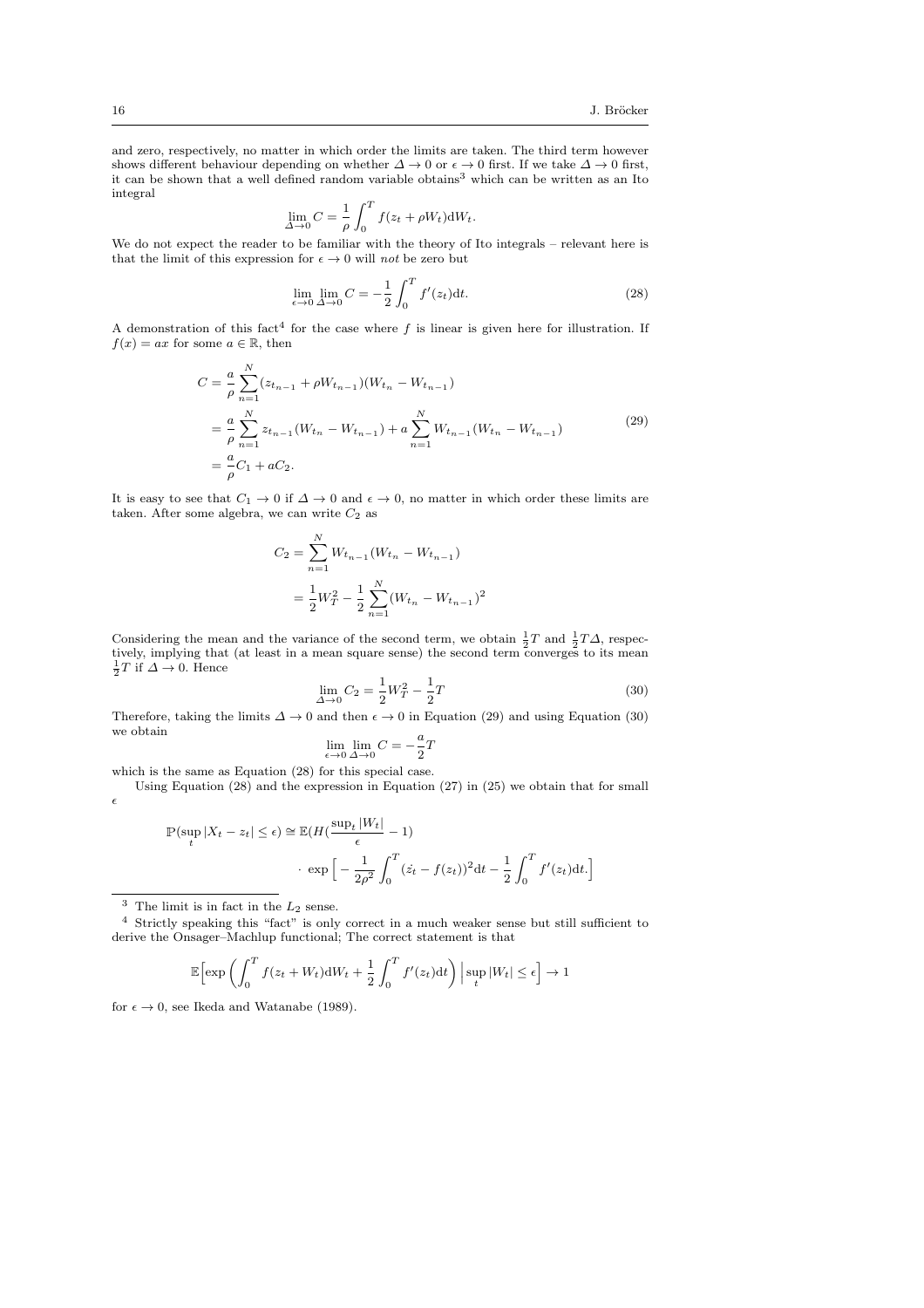so that we can conclude

$$
\lim_{\epsilon \to 0} \frac{\mathbb{P}(\sup_t |X_t - z_t| \le \epsilon)}{\mathbb{P}(\sup_t |W_t| \le \epsilon)}
$$
\n
$$
= \exp\left[-\frac{1}{2\rho^2} \int_0^T (\dot{z}_t - f(z_t))^2 dt - \frac{1}{2} \int_0^T f'(z_t) dt\right]
$$
\n
$$
= \exp(-\mathcal{A}_{OM}).
$$

Note that if we used Equations (25,26) as a starting point but subsequently took the limits in the wrong order, that is, first  $\epsilon \to 0$  and then  $\Delta \to 0$ , we would have  $B, C \to 0$ , so we would obtain the energy estimator  $\mathcal{A}_E$ .

As a final remark, by looking back at the calculations the reader will see that the only term that does not permit interchange of the limits is a second order or "quadratic" term  $\sum_{n=1}^{N} (W_{t_n} - W_{t_{n-1}})^2$  which would vanish with  $\Delta \to 0$  if W were a differentiable function but converges to T in case of the Wiener process. Roughly speaking, this is because  $W_{t_n} - W_{t_{n-1}}$ is of order  $\sqrt{\Delta}$ , which more generally gives rise to the extra terms in the Ito calculus.

#### B Derivation of Equation (18)

I I I I

In this section, we will derive the Equation (18), that is, we follow same steps as for the Euler scheme and take the limits as in Equation  $(15)$ , but starting with the implicit scheme  $(17)$ instead of the Euler scheme. If we set  $R_n = \rho(W_{t_n} - W_{t_{n-1}})$ , then the implicit scheme (17) can be written in the form

$$
X_{t_n} = X_{t_{n-1}} + F_1(X_{t_n}) + F_2(X_{t_{n-1}}) + R_n
$$

which can be expressed as  $(R_1, \ldots, R_N) = \Psi(X_{t_1}, \ldots, X_{t_N})$  with

$$
\Psi_n(x_1,\ldots,x_N)=x_n-x_{n-1}-F_1(x_n)-F_2(x_{n-1}) \qquad \text{for } n=1,\ldots,N.
$$

According to basic probability calculus, we have for the densities

$$
p_{X_{t_1},...,X_{t_N}}(x_1,...,x_N) = p_{R_1,...,R_N}(\Psi(x_1,...,x_N)) \cdot \left| \frac{\partial \Psi}{\partial x}(x_1,...,x_N) \right| \tag{31}
$$

Since  $\frac{\partial \Psi_k}{\partial x_l} = 0$  for  $k < l$ , the Jacobi matrix of  $\Psi$  is lower left triangular and hence

$$
\frac{\partial \Psi}{\partial x} \Big| (x_1, \dots, x_N) = \prod_{n=1}^N \frac{\partial \Psi_k}{\partial x_k} (x_1, \dots, x_N)
$$
  
= 
$$
\prod_{n=1}^N 1 - F'_1(x_k)
$$
  
= 
$$
\prod_{n=1}^N 1 - (1 - \lambda) \Delta f'(x_k)
$$
  
= 
$$
\exp \left( \sum_{n=1}^N \log(1 - (1 - \lambda) \Delta f'(x_k)) \right).
$$

We evaluate this expression with  $x_k = z_{t_k}$  for  $k = 1, ..., N$  where  $\{z_t\}$  is some trajectory on the interval  $I = [0, T]$  and  $N = T/\Delta$ . Since  $\log(1 + w) \cong w$  for small w, we can write the exponent approximately as

$$
\sum_{n=1}^{N} \log(1 - (1 - \lambda)\Delta f'(z_{t_n})) \approx -(1 - \lambda)\Delta \sum_{n=1}^{N} f'(z_{t_n})
$$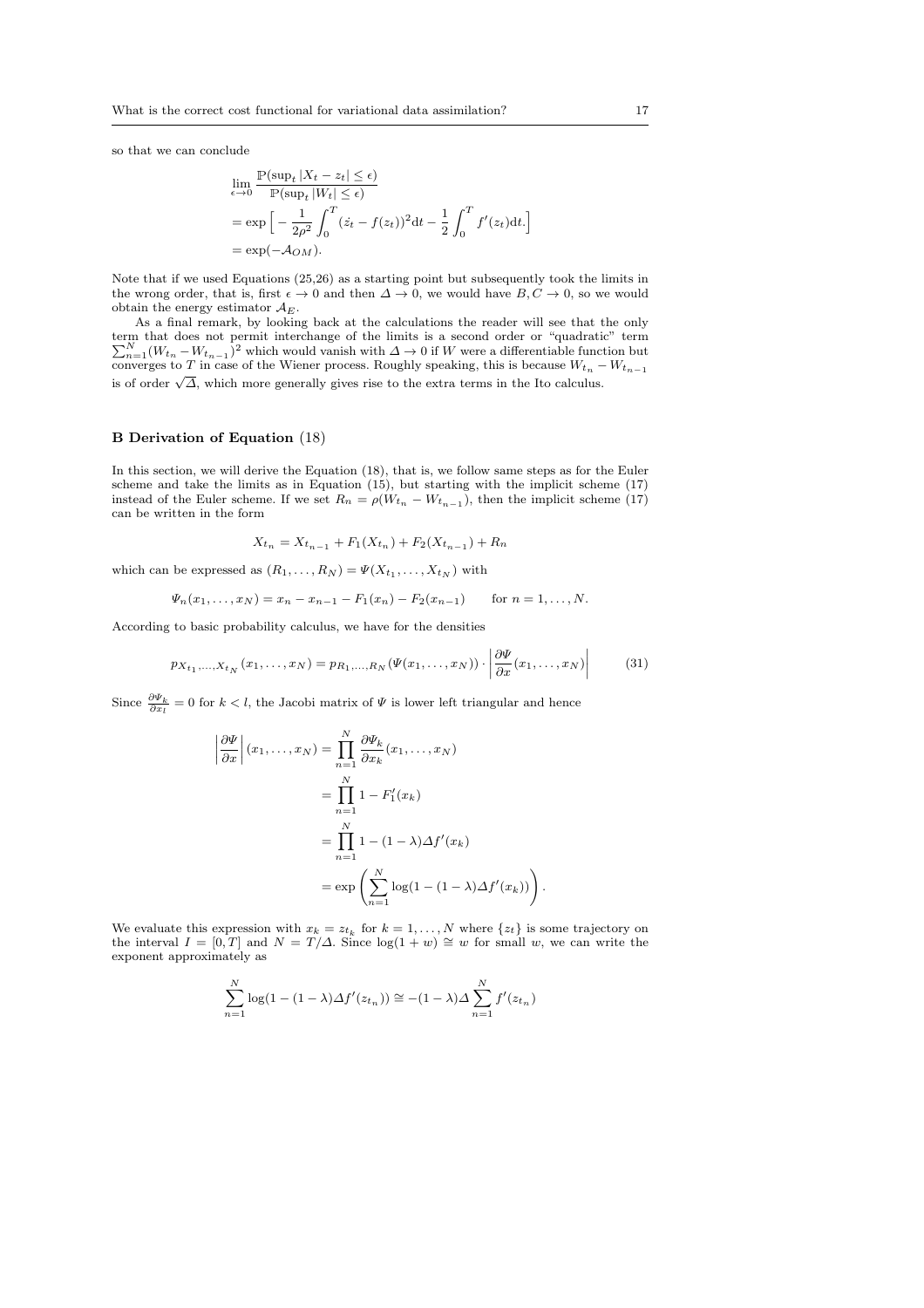which is a Riemann sum converging to  $-(1 - \lambda) \int_I f'(z_t) dt$ . The first factor in Equation (31), after normalisation and when evaluated along a trajectory, reads as

$$
\frac{p_{R_1,...,R_N}(\Psi(z_{t_1},...,z_{t_N}))}{p_{R_1,...,R_N}(0,...,0)}
$$
\n
$$
= \exp\left(-\frac{\Delta}{2\rho^2}\sum_{n=1}^N \left(\frac{z_{t_n} - z_{t_{n-1}}}{\Delta} - (1-\lambda)f(z_{t_n}) - \lambda f(z_{t_{n-1}})\right)^2\right).
$$

Again, the exponent is a Riemann sum which converges to  $-\frac{1}{2\rho^2} \int_I (\dot{z}_t - f(z_t))^2 dt$  for  $\Delta \to 0$ . In summary, we get Equation (18).

#### References

- A. Apte, M. Hairer, A.M. Stuart, and J. Voss. Sampling the posterior: An approach to non-gaussian data assimilation. Physica D: Nonlinear Phenomena,  $230(1):50$ 64, 2007. ISSN 0167-2789. doi: https://doi.org/10.1016/j.physd.2006.06.009. URL http://www.sciencedirect.com/science/article/pii/S016727890600217X. Data Assimilation.
- Leo Breiman. Probability. Addison-Wesley, Reading, Mass, 1973.
- S. L. Cotter, M. Dashti, J. C. Robinson, and A. M. Stuart. Bayesian inverse problems for functions and applications to fluid mechanics. Inverse Problems, 25(11): 115008, 43, 2009. ISSN 0266-5611. doi: 10.1088/0266-5611/25/11/115008. URL http://dx.doi.org/10.1088/0266-5611/25/11/115008.
- J.C. Derber. A variational continuous assimilation technique. Monthly Weather Review, 117 (11):2437–2446, 1989.
- Dimas Abreu Dutra, Bruno Otvio Soares Teixeira, and Luis Antonio Aguirre. Maximum a posteriori state path estimation: Discretization limits and<br>their interpretation  $Automation = 50(5) \cdot 1360 = 1368 \cdot 2014$  ISSN 0005their interpretation. Automatica,  $50(5):1360 - 1368$ , 2014. 1098. doi: http://dx.doi.org/10.1016/j.automatica.2014.03.003. URL http://www.sciencedirect.com/science/article/pii/S0005109814000958.
- Geir Evensen. Data Assimilation. The Ensemble Kalman Filter. Springer-Verlag, New York, 2007.
- Christian L. E. Franzke, Terence J. O'Kane, Judith Berner, Paul D. Williams, and Valerio Lucarini. Stochastic climate theory and modeling. Wiley Interdisciplinary Reviews: Climate Change, 6(1):63–78, 2015. ISSN 1757-7799. doi: 10.1002/wcc.318. URL http://dx.doi.org/10.1002/wcc.318.
- Sylvestre Gallot, Dominique Hulin, and Jacques Lafontaine. Riemannian geometry. Universitext. Springer-Verlag. Berlin. third edition. 2004. ISBN 3-540-20493-8. URL versitext. Springer-Verlag, Berlin, third edition, 2004. ISBN 3-540-20493-8. https://doi.org/10.1007/978-3-642-18855-8.
- K. Ide, P. Courtier, M. Ghil, and A. C. Lorenc. Unified notation for data assimilation: Operational, sequential and variational. Journal of the Meteorologcial Society of Japan, 75(1B): 181–189, 1997.
- Nobuyuki Ikeda and Shinzo Watanabe. Stochastic differential equations and diffusion processes, volume 24 of North-Holland Mathematical Library. North-Holland Publishing Co., Amsterdam, second edition, 1989.
- Peter Imkeller and Jin-Song von Storch, editors. Stochastic climate models, volume 49 of Progress in Probability, 2001. Birkhäuser Verlag, Basel. ISBN 3-7643-6520-X. URL https://doi.org/10.1007/978-3-0348-8287-3.
- Andrew H. Jazwinski. Stochastic Processes and Filtering Theory, volume 64 of Mathematics in Science and Engineering. Academic Press, 1970. ISBN 9780123815507.
- Eugenia Kalnay. Atmospheric Modeling, Data Assimilation and Predictability. Cambridge University Press, first edition, 2001.
- P. E. Kloeden and E. Platen. Numerical Solution of Stochastic Differential Equations. Springer Verlag, 1992.
- G. N. Milstein. Numerical integration of stochastic differential equations, volume 313 of Mathematics and its Applications. Kluwer Academic Publishers Group, Dordrecht, 1995. ISBN 0-7923-3213-X. URL https://doi.org/10.1007/978-94-015-8455-5. Translated and revised from the 1988 Russian original.